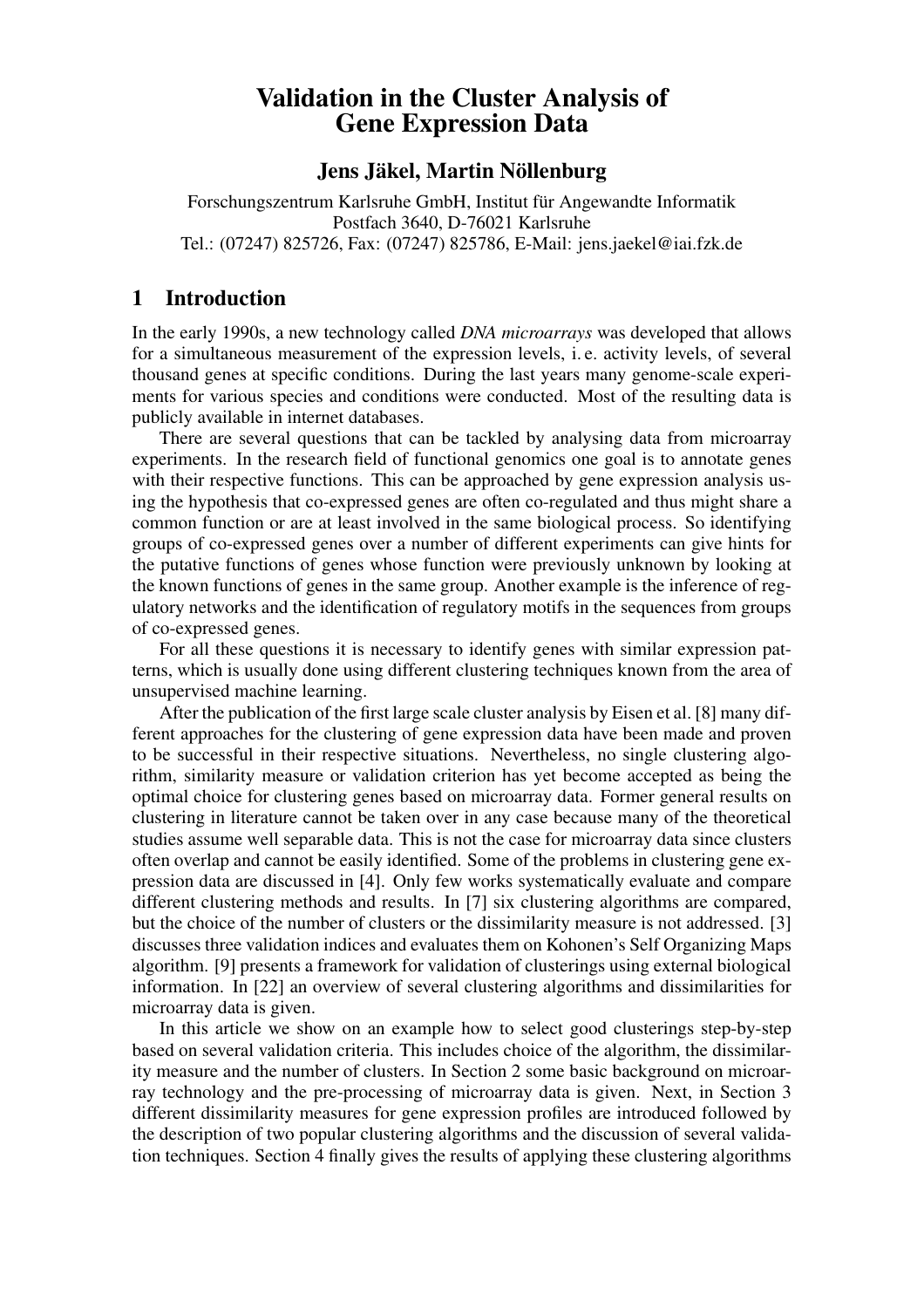on a sample data set. The resulting clusterings are systematically compared and several candidates are selected for further visual and external validation using biological information about the clustered genes. Conclusions are presented in Section 5.

# **2 Measuring gene expression with microarrays**

Gene expression is the process by which a gene's information is converted into a functional protein of a cell. It involves two main steps according to the central dogma of molecular biology: The section of the DNA corresponding to the gene is first transcribed into a single-stranded complementary messenger RNA (mRNA) molecule. Thereafter the mRNA is translated into a protein.

It is widely believed that regulation of gene expression is largely controlled at the transcriptional level [29], so studying the abundance of the mRNA can give insight into how the corresponding genes control the function of the cell. Microarrays are a new techniques to measure the mRNA abundance for several thousand genes in parallel.

Microarrays are based on the fact that two complementary DNA (or RNA) molecules can hybridize, i. e. they can bind together. When the sequence of the genome (entirety of all genes) of an organism is known, it is possible to synthesize millions of copies of DNA fragments of each gene. These are then able to hybridize with the corresponding complementary molecules.

Microarrays are small glass slides with thousands of spots printed on it in a gridlike fashion. Each spot corresponds to one gene and consists of thousands of identical and gene-specific single-stranded DNA sequences fixed to the glass surface. The mRNA abundance in a sample is measured indirectly by reverse transcribing the mRNA into  $cDNA<sup>1</sup>$ . Then the  $cDNA$  molecules are able to stick to the spots on the microarray that correspond to their respective genes. Although measuring transcript abundance is not exactly the same as measuring gene expression, it is very common to use both terms synonymously.

Usually the abundance of mRNA transcripts is measured relatively to a control sample. To this end the cDNA prepared from the mRNA of the experiment sample is labeled with a fluorescent dye (usually red Cy5) and the control cDNA is labeled with green-fluorescent dye (Cy3) or vice versa. When both samples are mixed at equal amounts and washed over the glass slide the target cDNA will hybridize on the spot with its complementary sequences (called probes).

Each dye can emit light at a specific wave length and thus, using a laser scanner, the intensity of fluorescence is measured for both dyes.

The construction of a microarray, sample preparation and scanning of the slides is illustrated schematically in Figure 1.

The resulting images can be overlayed and show whether a gene is over- or underexpressed relative to the control sample. Further, from these images an intensity value for each spot and both color channels, denoted by  $R_g$  and  $G_g$ ,  $g = 1, \ldots, n$ , *n* the number of genes, can be extracted. Their log-ratio  $M_g := \log_2(R_g/G_g)$  is related directly to the *fold change*, a common measure of differential expression. In case  $R_g \geq G_g$  the fold change is simply  $R_g/G_g$  and otherwise the fold change is defined as  $-G_g/R_g$ . In that sense a fold change of 2 means that the corresponding gene is overexpressed by a factor 2 and a fold change of -2 means it is underexpressed by a factor 2.

In order to identify differentially expressed genes it is necessary to get rid off the systematic error which is present in microarray data. A well-known source of error is e. g. the different labelling efficiency of Cy3 and Cy5.

<sup>&</sup>lt;sup>1</sup>Complementary DNA (abbreviated cDNA) denotes single-stranded DNA molecules that are complementary to their mRNA templates. cDNA is assembled by the enzyme reverse transcriptase.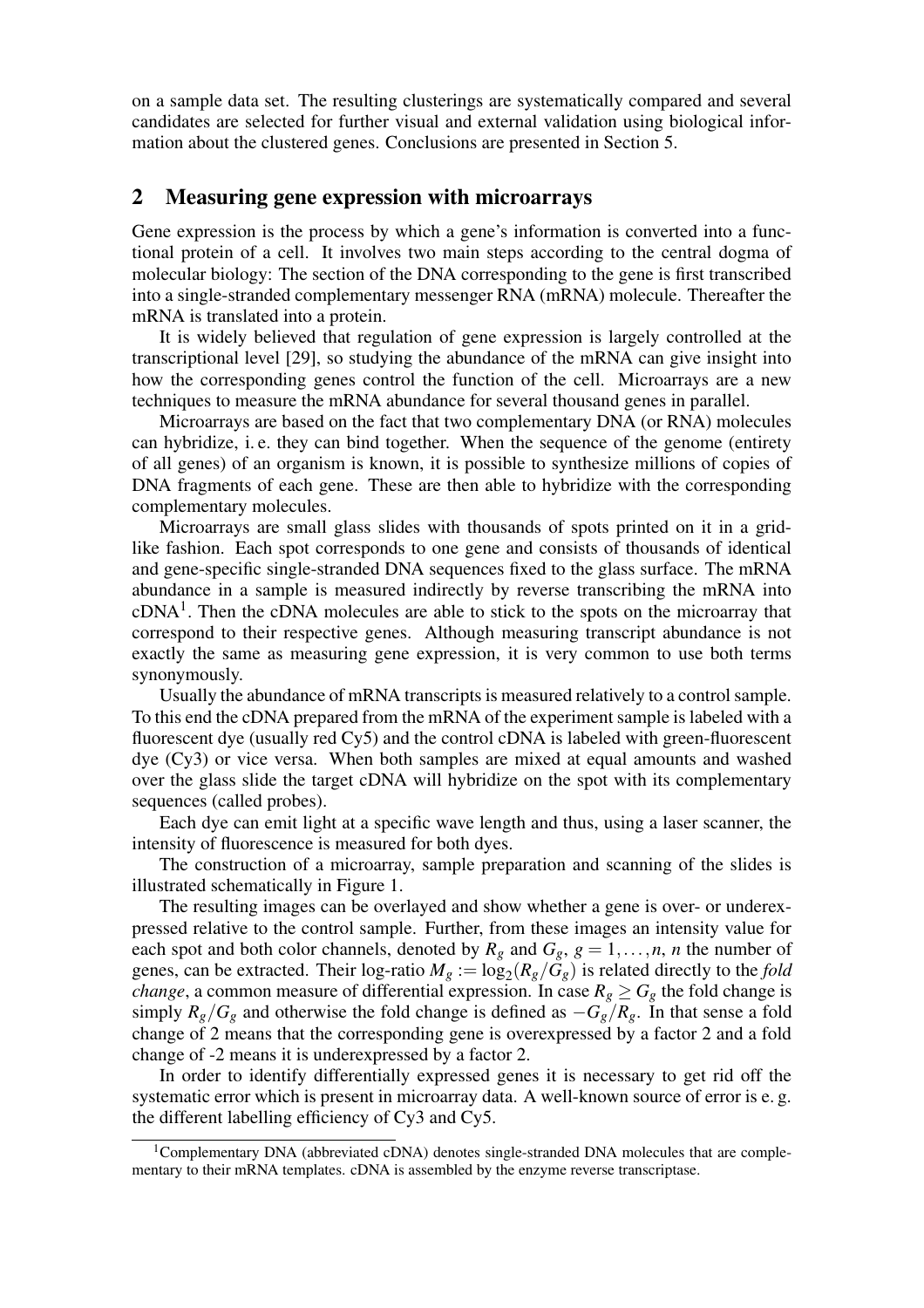

Figure 1: Schematic overview of a microarray experiment. Figure taken from [1].

One method to minimize the systematic variation in the data is by applying a global intensity-dependent normalization [27, 28] using local regression (e.g. performed by  $l$  oess [18, 6]):

$$
M_g^{norm} = M_g - c(A_g), \quad A_g := \log_2 \sqrt{R_g G_g}.
$$

This regression method performs a robust locally linear fit and is not affected by a small number of outliers due to differentially expressed genes. Hence, it is applicable when the majority of the genes is assumed to be not differentially expressed.

## **3 Background on cluster analysis**

Cluster analysis is a data mining technique concerned with grouping a set of objects having certain attributes into subsets called *clusters*. The objective is to arrange the groups such that all objects within the same cluster are, based on their attribute values, similar to each other and objects assigned to different clusters are less similar. So clustering is about revealing a hidden structure in a given set of data, usually without any external knowledge about the objects.

Not always well-separated groups are present in a data set. In this case clustering is sometimes referred to as segmentation [10]. For such problems it is considerably more difficult to assess the results of cluster analysis and decide which is the correct number of clusters.

The following notation is used throughout the paper: Let  $S := \{s_1, \ldots, s_n\}$  be a set of objects  $s_i$ . For each  $s_i$  there are *p* attributes  $A_1, \ldots, A_p$  observable. Here we can assume all attributes to be real-valued. The object-attribute matrix  $M := (m_{ij})$  contains the values  $m_{ij}$  of attribute  $A_j$  for object  $s_i$ , where  $i = 1, \ldots, n$ ,  $j = 1, \ldots, p$ . A clustering *C* of size *k* of the set *S* is then a partition of *S* into pairwise disjoint non-empty clusters  $C_1, \ldots, C_k$ .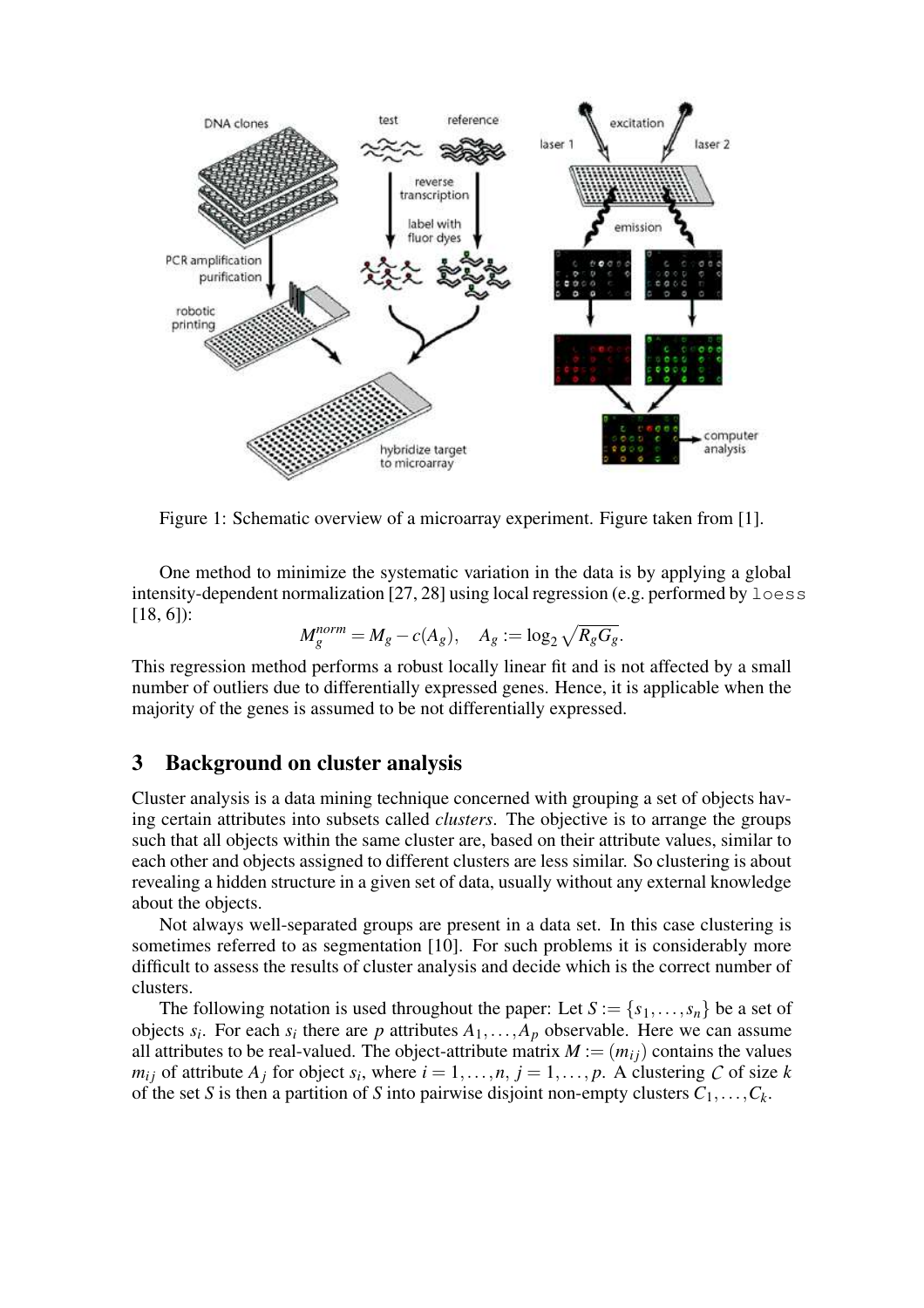#### **3.1 Dissimilarity measures**

There are many different dissimilarities for cluster analysis listed in the literature (see for example [13]). The choice of a dissimilarity measure is highly dependent on the data that is to be analysed. In the context of gene expression profiles we will only consider Euclidean distance and a dissimilarity based on Pearson's correlation coefficient.

#### 3.1.1 Euclidean distance

Probably the most widely used dissimilarity measure for numeric attributes is the Euclidean distance. The objects *s<sup>i</sup>* are considered as points in the *p*-dimensional space and the standard Euclidean metric is used:

$$
d_{ij} := d(s_i, s_j) := \sqrt{\sum_{l=1}^p (m_{il} - m_{jl})^2}
$$

In case of missing values all incomplete attribute pairs are discarded in the above sum and the sum is scaled by  $\frac{p}{p_c}$  where  $p_c$  is the number of complete attribute pairs.

#### 3.1.2 Pearson Correlation

Another common dissimilarity measure, especially for gene expression data, based on the Pearson correlation, is

$$
d_{ij} := d(s_i, s_j) := 1 - \left| \frac{\Sigma_{l=1}^p (m_{il} - \overline{m}_i)(m_{jl} - \overline{m}_j)}{\sqrt{\Sigma_{l=1}^p (m_{il} - \overline{m}_i)^2 \Sigma_{l=1}^p (m_{jl} - \overline{m}_j)^2}} \right|,
$$

where  $\overline{m}_i := \frac{m_{i1} + \dots + m_{ip}}{p}$  $\frac{n+m_{ip}}{p}$  is the arithmetic mean of *s*<sup>*i*</sup>'s attributes and  $\overline{m}_j$  for *s*<sub>*j*</sub> respectively. Note that this measure treats positively and negatively correlated objects equally.

Attribute pairs with at least one missing value are discarded from the calculation of the correlation coefficient.

### **3.2 Characteristics of clusterings**

Given a clustering  $C = (C_1, \ldots, C_k)$  of *S* and the underlying dissimilarity measure *d*, two characteristic values can be defined as in [10]:

$$
W(C) := \frac{1}{2} \sum_{l=1}^{k} \sum_{i,j \in C_l} d(s_i, s_j),
$$

the so-called (total) *within cluster point scatter* and the (total) *between cluster point scatter*

$$
B(C) := \frac{1}{2} \sum_{l=1}^{k} \sum_{\substack{i \in C_l \\ j \notin C_l}} d(s_i, s_j).
$$

 $W(\mathcal{C})$  characterizes the internal cohesion as it measures the pairwise dissimilarities within each cluster, whereas  $B(C)$  characterizes external isolation of clusters.

They both are related through  $T = W(C) + B(C)$ . *T*, which is nothing else but the sum of all pairwise dissimilarities, is called *total point scatter* and is constant for all clusterings of *S* given *d*. Because the natural aims of clustering are to produce well-isolated and internally similar clusters, this task can be seen as minimizing  $W(C)$  or maximizing  $B(C)$ .

Therefore *W* and *B* will play a role in assessing the quality of different clusterings in Section 3.4.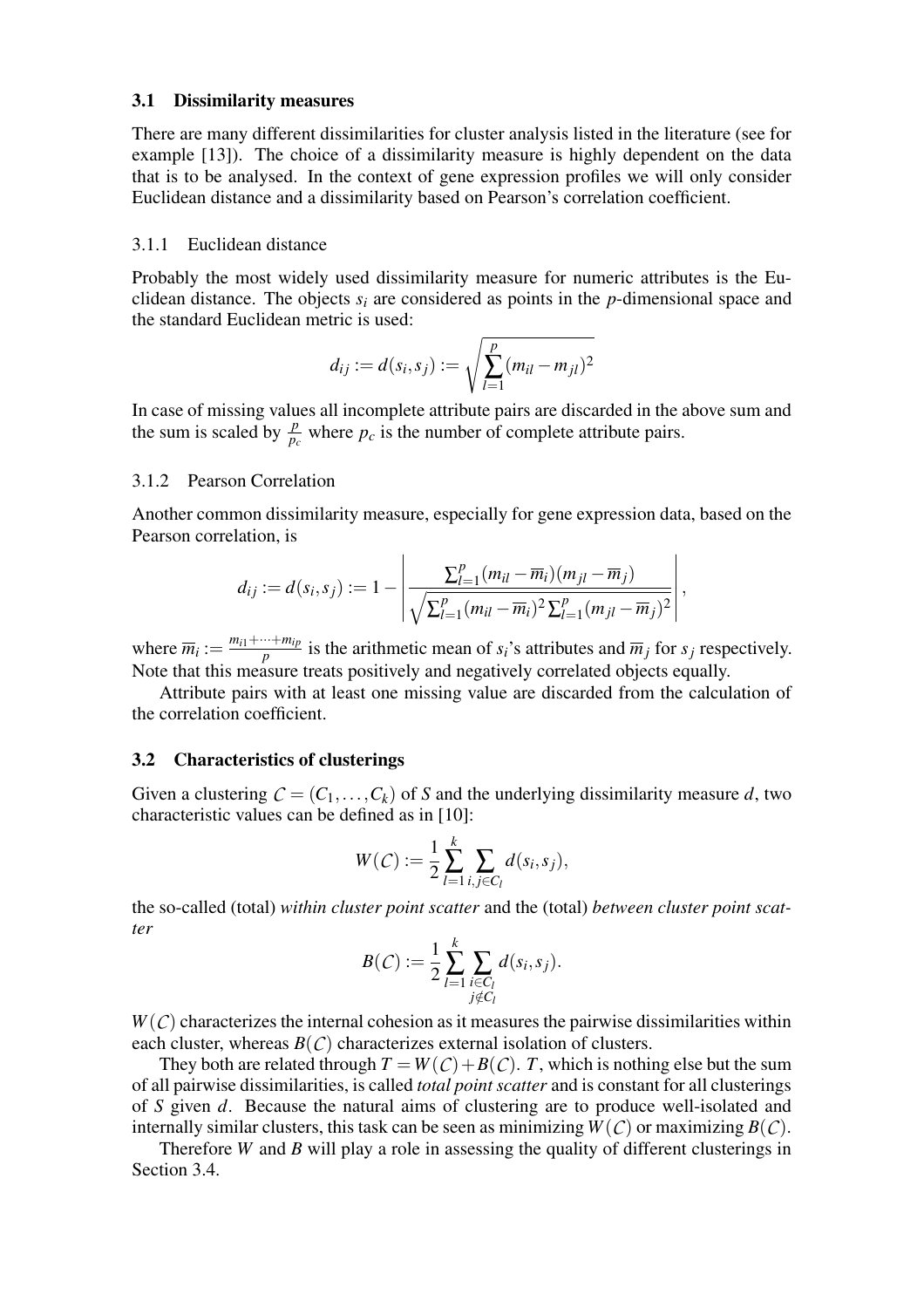## **3.3 Clustering methods**

There is a large number of clustering algorithms known in pattern recognition and data mining. For this work we restricted ourselves to two widely used combinatorial algorithms. Combinatorial is used here in the sense of [10], i. e. each observation  $s_i$  is uniquely assigned to a cluster  $C_i$  based solely on the data without making any assumption about an underlying probabilistic model.

Combinatorial clustering algorithms are often divided into partitioning and hierarchical methods [14]. The former construct *k* clusters for a given parameter *k* whereas the latter construct a hierarchy covering all possible values for *k* at the same time. In each group of methods we picked one algorithm, namely partitioning around medoids (PAM) and agglomerative clustering using Ward's method.

## 3.3.1 Partitioning around medoids

Partitioning methods cluster the data into *k* groups, where *k* is a user-specified parameter. It is important to know that a partitioning method will find *k* groups in the data for any *k* provided as a parameter, regardless of whether there is a "natural" clustering with *k* clusters or not. This leads to different criteria for choosing an optimal *k*. Some are discussed in Section 3.4.

Partitioning around medoids (PAM), also called k-medoids clustering<sup>2</sup>, is an algorithm described by Kaufman and Rousseeuw [14] and is implemented in the R package cluster [18]. Its objective, seen as an optimization problem, is to minimize the within cluster point scatter  $W(C)$ . The resulting clustering of S is usually only a local minimum of  $W(C)$ .

The idea of PAM is to select *k* representative objects, or medoids, among *S* and assign the remaining objects to the group identified by the nearest medoid. Initially, in the medoids can be chosen arbitrarily, although the R implementation of PAM distributes them in a way that S is well covered. Then, all objects  $s \in S$  are assigned to the nearest medoid. In an iterative loop as a first step a new medoid is determined for each cluster by finding the object with minimum total dissimilarity to all other cluster elements. Next, all  $s \in S$  are reassigned to their clusters according to the new set of medoids. This loop repeats until no more changes of the clustering appear.

Because the R implementation of PAM assigns the initial clustering deterministically the results of PAM will always be identical and repeated runs to cope with random effects are not necessary.

## 3.3.2 Agglomerative clustering

Agglomerative methods are very popular in microarray data analysis. For example the first genome-wide microarray clustering study [8] used agglomerative hierarchical clustering.

Hierarchical clustering methods do not partition the set *S* into a fixed number *k* of clusters but construct a tree-like hierarchy that encodes implicitly all possible values of *k*. At each level  $j \in \{1, ..., n\}$  there are *j* clusters encoded. The lowest level consists of the *n* singleton clusters and at level one there is just one cluster containing all objects. However, hierarchical clustering imposes a nested tree-like cluster structure on the data regardless of whether the data really have this property. Therefore one has to be careful when drawing conclusions from hierarchical clustering.

<sup>&</sup>lt;sup>2</sup>There is a close relationship to the popular k-means clustering algorithm. The advantage of k-medoids is that it can be used with any dissimilarity and not only with Euclidean distance.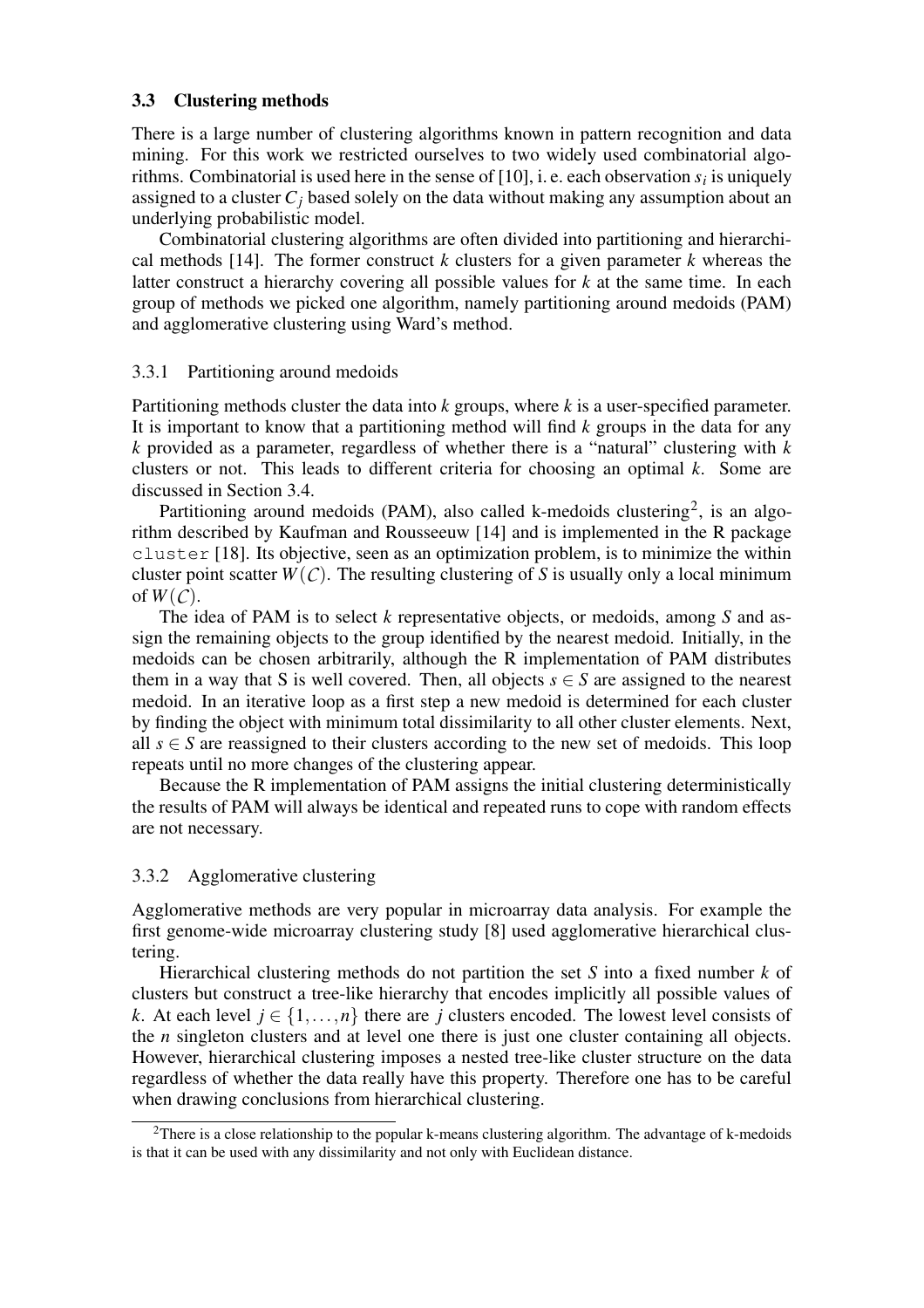In agglomerative clustering, at each level *j* the two "closest" clusters are merged to form level *j* −1 with one less cluster. Agglomerative methods vary only in terms of the dissimilarity measure between clusters. In any case the dissimilarity  $d : S \times S \to \mathbb{R}_{\geq 0}$  must be extended to  $D: \mathcal{P}(S) \times \mathcal{P}(S) \to \mathbb{R}_{\geq 0}$ , such that  $D({s}, {t}) = d(s, t)$  for  $s, t \in S$ . Note that the dissimilarity matrix for *D* would be of exponential size, but only few values are actually needed. Therefore, in practice the values of *D* will be computed on-demand. The general agglomerative hierarchical clustering algorithm proceeds as follows.

Initially, the set *A* is the trivial partition of *S* into singleton sets. Then in an iteration from  $j = n$  down to 1 the current partition *A* is assigned to the clustering  $C^{(j)}$ . Further, the two clusters with the smallest dissimilarity are determined, merged and replaced in *A* by their union.

There are several dissimilarity measure between clusters, e. g.

- single linkage, leading mainly to large, elongated clusters,
- complete linkage, yielding rather compact clusters,
- average linkage, being a compromise between these two extremes, or
- the dissimilarity measure used by Ward's method [25].

The latter method uses the increment in the within cluster point scatter, which would result from merging two clusters, as the dissimilarity between them. When defining the within cluster point scatter

$$
W(G) := \frac{1}{2} \sum_{i,j \in G} d(s_i, s_j)
$$

for a single cluster *G* analogously to the total within cluster point scatter (see Section 3.2), the dissimilarity is given as

$$
D(G,H)=\frac{2}{n_G+n_H}W(G\cup H)-\frac{2}{n_G}W(G)-\frac{2}{n_H}W(H).
$$

Since the within cluster point scatter is a measure for the internal cohesion of clusters, Ward's method tends to create compact clusters with very similar objects. In the case of squared Euclidean distance this method is also known as incremental sum of squares. Merging clusters that minimize *D* is equivalent to minimizing the within cluster variance.

A problem with Ward's method is that it minimizes the objective function locally so that decisions taken at lower levels of the hierarchy do not necessarily mean optimality at higher levels. The other agglomerative methods suffer from this fact as well. After two clusters have been merged on a certain level there is no way of reversing this decision at a later step of the algorithm although it might be favorable. Especially when rather few clusters are sought this might be disadvantageous because many previous merging decisions are influencing the shape of higher level clusters.

When comparing the results of different agglomerative methods using the function hclust from the R package mva for our gene expression data, Ward's method is performing best. Several comparative studies, mentioned in [12], also suggest that Ward outperforms other hierarchical clustering methods. Thus for our experiments in Section 4 we chose to compare the PAM algorithm and agglomerative clustering using Ward's method.

#### **3.4 Cluster validation**

In most applications of clustering techniques it is impossible to speak of *the* correct clustering and therefore it is necessary to use some validation criteria to assess the quality of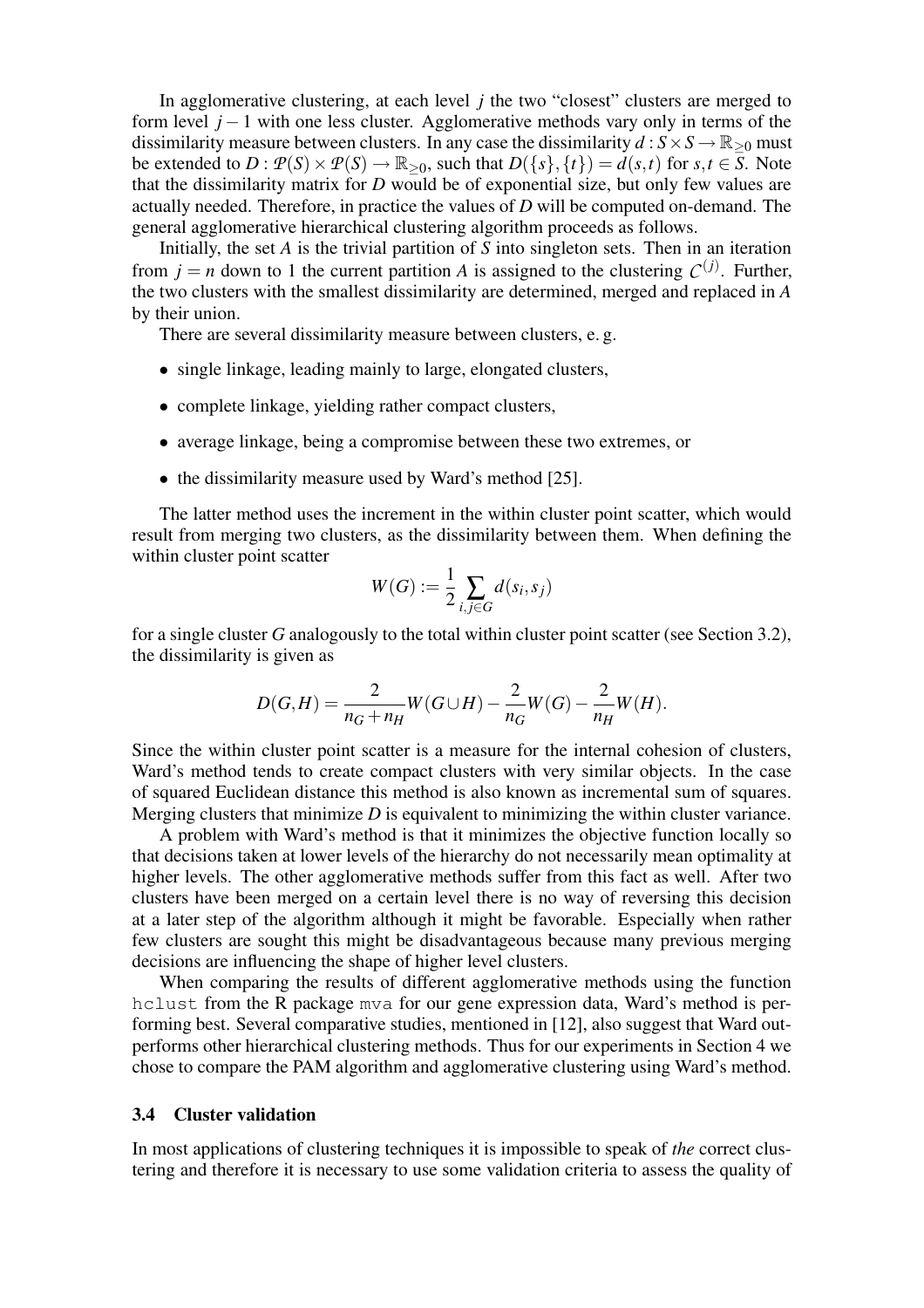the results of cluster analysis. These criteria may then be used to compare the adequacy of certain algorithms and dissimilarity measures or to choose the best number *k* of clusters. This is especially important when the correct number of clusters is unknown a-priori as it is the case in this study. When using PAM, the algorithm is run with different values for the parameter *k* and when using agglomerative clustering, this refers to finding the optimal level in the hierarchy.

Following [12], validation measures are grouped into *internal*, *relative* and *external criteria*. Internal criteria assess the quality of a given clustering based solely on the data themselves or on the dissimilarity used. Four internal criteria are introduced in Section 3.4.1.

Relative criteria are used to directly compare the agreement between two clusterings, for example to examine how similar two *k*-clusterings resulting from different algorithms or dissimilarities are. Section 3.4.2 describes two relative criteria.

External criteria are measuring the quality of a clustering by bringing in some kind of external information such as a-priori class labels when available. Here we denote criteria based on visualization of the cluster data as external criteria too. Visualization of clusters can help the user to assess the adequacy of a given clustering. Despite this is less objective than an internal criterion, visualization is often preferred in the final evaluation of the clustering results. Further, gene clusters based on expression profiles can be evaluated by looking at the functional annotations for their constituent genes. If certain properties are shared by many genes this might be a sign for a "good" cluster. Because external criteria are more domain specific they are described in Section 4 when the data and experiments are covered.

#### 3.4.1 Internal validation

**Silhouettes** Rousseeuw [20] proposed the *silhouette* statistic which assigns to each object a value describing how well it fits into its cluster. Let  $a(s_i)$  denote the average dissimilarity of  $s_i$  to all points in its own cluster and let  $b(s_i)$  denote the minimum of all average dissimilarities to the other clusters, i. e. the average dissimilarity to the second best cluster for *s<sup>i</sup>* . Then *b*(*si*)−*a*(*si*)

$$
sil(s_i) = \frac{b(s_i) - a(s_i)}{max(a(s_i), b(s_i))}
$$

is the silhouette value for  $s_i$ . Object  $s_i$  matches its cluster well if  $sil(s_i)$  is close to one and poorly matches it if *sil*(*si*) is close to zero or even negative. Negative values only occur when an object is not assigned to the best fitting cluster.

A natural measure for the quality of the whole clustering is

$$
sil(C) = \frac{1}{n} \sum_{s_i \in S} sil(s_i),
$$
\n(1)

the average silhouette for all objects in *S*. According to this criterion choose the number of clusters  $\hat{k}$  as the value maximizing the average silhouette.

**Measure of Calinski and Harabasz** In [17] the authors compare 28 validation criteria and found that in their experiments the measure by Calinski and Harabasz [5] performed best. It assesses the quality of a clustering with *k* clusters via the index

$$
CH(k) = \frac{BSS(k)/(k-1)}{WSS(k)/(n-k)}
$$
\n<sup>(2)</sup>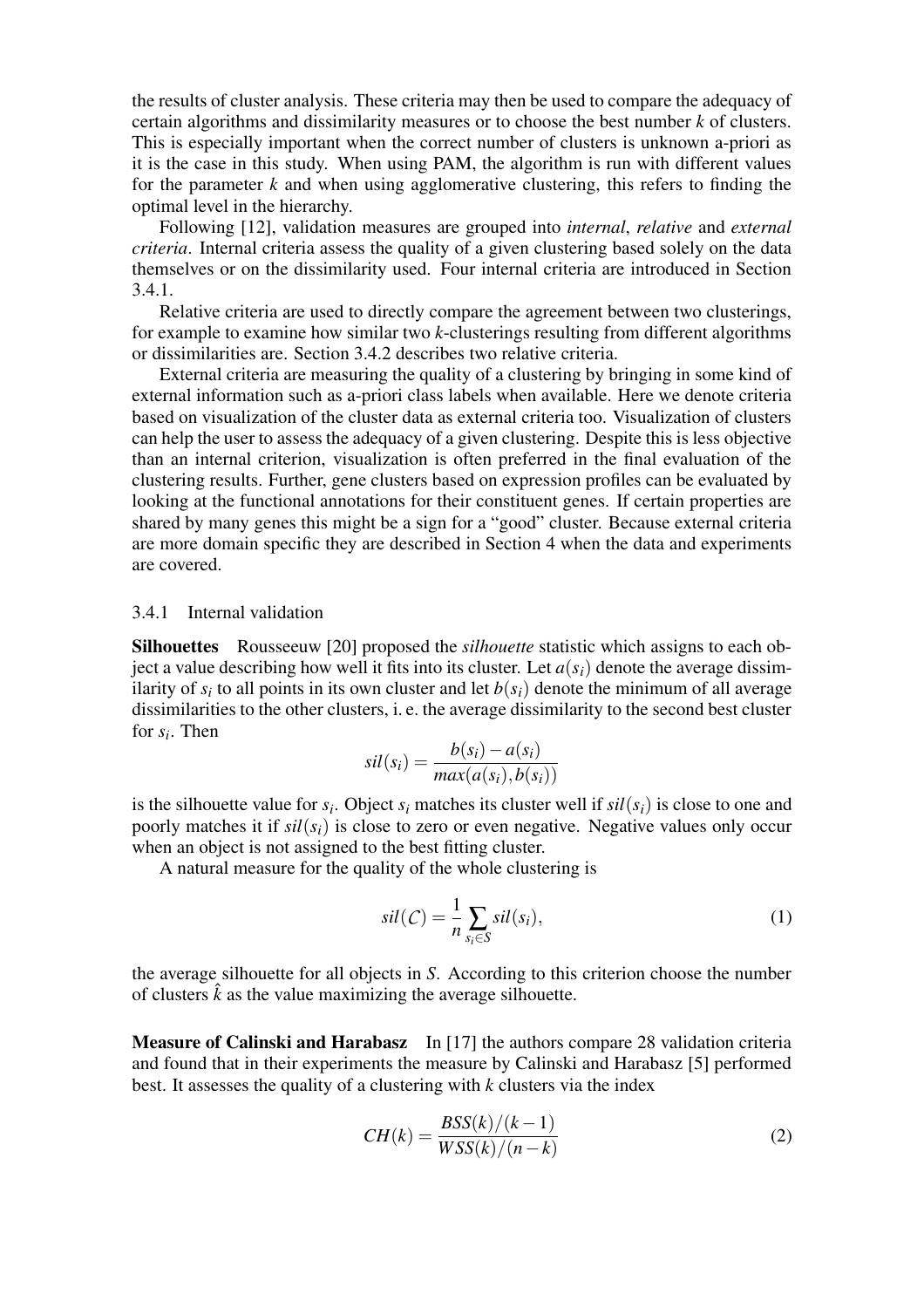where  $WSS(k)$  and  $BSS(k)$  are the within and between cluster sums of squares defined analogously to *W* and *B* in Section 3.2 but using squared dissimilarities. The optimal value  $\hat{k}$  for the number of clusters is again the value  $k$  maximizing the criterion.

The idea is to choose clusterings with well isolated and coherent clusters but at the same time keeping the number of clusters as small as possible.

Originally this index was meant for squared Euclidean distance. Because our optimization criterion is not based on squared dissimilarities we used *W* and *B* instead of *WSS* and *BSS* in the definition of *CH*. This still follows the same motivation as using squared dissimilarities and is more robust against outliers.

**Measure of Krzanowski and Lai** Krzanowski and Lai [15] defined an index based on the decrease of the within cluster sums of squares. First, they defined

$$
DIFF(k) = (k-1)^{2/p} WSS(k-1) - k^{2/p} WSS(k)
$$

and then the index

$$
KL(k) = \left| \frac{DIFF(k)}{DIFF(k+1)} \right| \tag{3}
$$

which should be maximized again.

Let *g* be the correct number of groups in the data. Then the idea of KL is based on the assumption that  $WSS(k)$  decreases rapidly for  $k \leq g$  and it decreases only slightly for  $k > g$ . This is justified by the hypothesis that for  $k \le g$  at every successive step large clusters that do not belong together are separated resulting in a strong decrease of *WSS*. Conversely for  $k > g$  good clusters are split resulting in a very small decrease of the within cluster sum of squares. Thus one can expect that  $DIFF(k)$  is small for all *k* but  $k = g$  and consequently  $KL(k)$  is largest for the optimal  $k$ .

The same intuition holds when replacing *WSS* by *W* as in the case of Calinski and Harabasz' measure. Thus we used *W* in the definition of *DIFF* for our experiments because again the measure was originally designed for use with squared Euclidean distance.

**Prediction strength** A more recent approach to assessing the number of clusters is the measure of *prediction strength* proposed by Tibshirani et al. [24]. It uses cross-validation of the clustering process and determines how well the clusters formed in the training set agree with the clusters in the test set. More precisely, the set *S* is divided into a test set *Ste* and a training set *Str* . Then both sets are clustered individually into *k* clusters yielding two clusterings  $C_{te}$  and  $C_{tr}$ . For each cluster a suitable representative element is chosen, e.g. the cluster medoid. Finally the elements in  $S_{te}$  are assigned to the training set clusters by minimizing the dissimilarity to the representative elements of the clusters in *Ctr* .

Then for each pair of elements belonging to the same cluster in  $C_{te}$  it is checked whether they fall into the same cluster again when using the training clusters. If this is the case for most pairs the prediction strength should be high otherwise it should be lower. So formally the prediction strength is defined as

$$
ps(k) = \frac{1}{k} \sum_{j=1}^{k} \frac{1}{n_{C_j}(n_{C_j} - 1)} \sum_{\substack{i,i' \in C_j \\ i \neq i'}} D[C_{tr}, S_{te}]_{ii'},
$$
\n(4)

where  $D[C_t, S_{te}]$  is a matrix with the  $(i, i')$ <sup>th</sup> entry equal to one if the elements  $s_i$  and  $s_{i'}$ fall into the same cluster when assigned to the training clusters as described above and zero otherwise. Thus,  $ps(k)$  is the average proportion of test pairs correctly classified by the training clusters.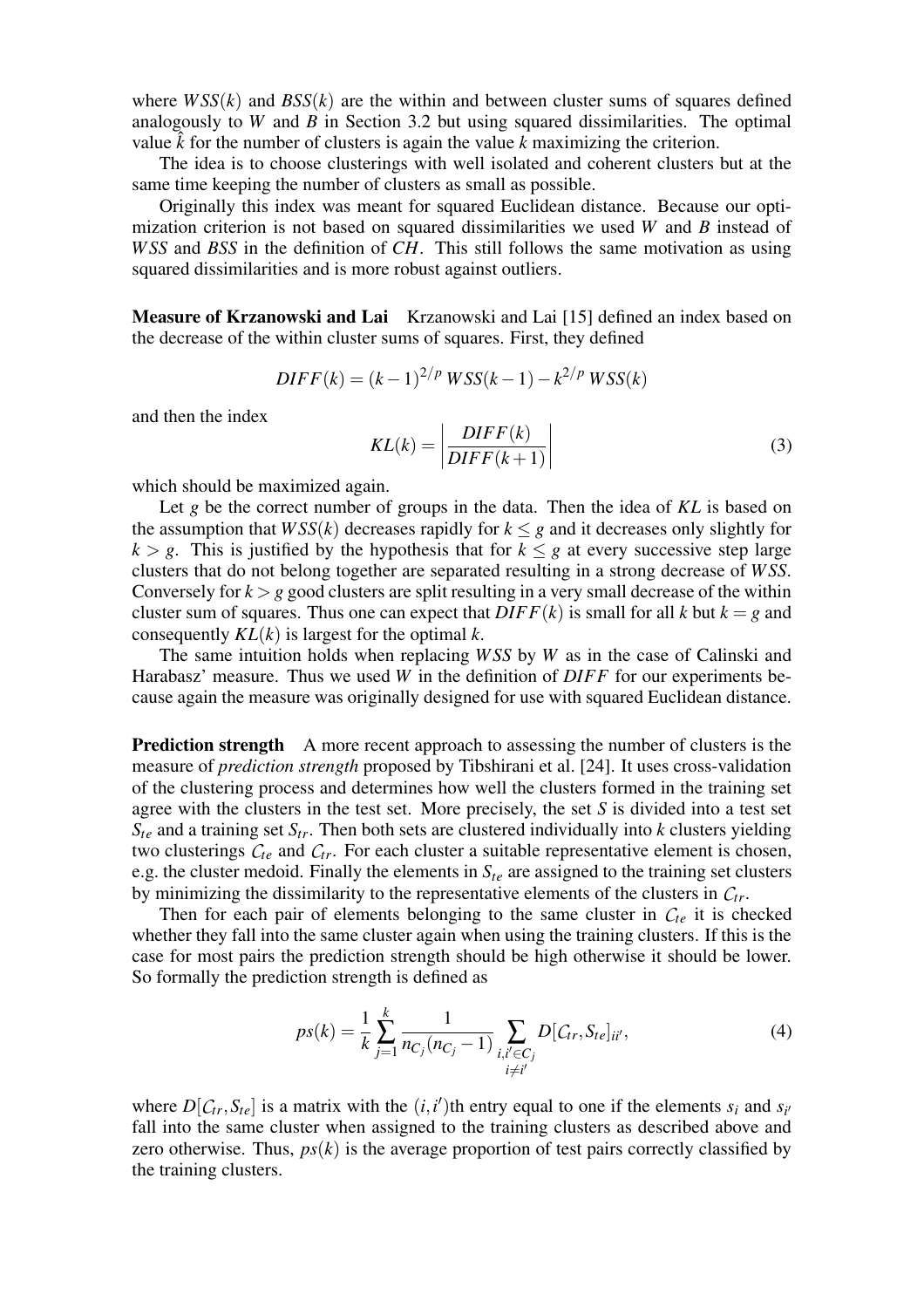[24] shows that 2-fold cross-validation has no disadvantages compared to higher order cross-validation. Therefore we used 2-fold cross-validation to measure the quality of a clustering given the parameter *k*.

3.4.2 Relative validation

**Rand index** The Rand index [19] for comparing two clusterings  $C$  and  $C'$  of the same data *S* is based on four counts of the pairs  $(s_i, s_j)$  of objects in *S*.

 $N_{11}$  number of pairs that are in the same cluster both in *C* and in *C'* 

 $N_{00}$  number of pairs that are in different clusters both in *C* and in  $C'$ 

 $N_{10}$  number of pairs that are in the same cluster in in *C* but not in  $C'$ 

 $N_{01}$  number of pairs that are in the same cluster in in  $C'$  but not in  $C$ 

The Rand index is defined as the relative proportion of identically classified pairs

$$
R(C, C') = \frac{N_{11} + N_{00}}{N_{11} + N_{00} + N_{10} + N_{01}}
$$

and lies between zero and one.

It has the disadvantage that its expected value is not equal to zero for two random partitions. Therefore [11] introduced the adjusted Rand index

$$
R'(C, C') = \frac{R(C, C') - E(R(C, C'))}{1 - E(R(C, C'))}
$$
\n(5)

as a normalized form of Rand's criterion. It is explicitly given in [12]. The maximum value is still one and reached only if the two clusterings are identical.

**Variation of information** A recent work by [16] introduces an information theoretical criterion called *variation of information*. It is defined as

$$
VI(C, C') = H(C) + H(C') - 2I(C, C'),
$$
\n<sup>(6)</sup>

where  $H$  is the entropy of a clustering and  $I$  is the mutual information of two clusterings. The probabilities needed for these terms are estimated by the relative cluster sizes. [16] shows that *VI* is a metric on the space of all clusterings and gives upper bounds for its value.  $VI(C, C')$  can be seen as a measure for the uncertainty about the cluster in  $C$  of an element *s* knowing its cluster in  $C'$ .

# **4 Experiments and results**

## **4.1 Yeast cell-cycle data**

A very popular data source for comparative gene expression studies is the cell cycle data set for the yeast *Saccharomyces cerevisiae* published by Spellman et al. [21]. *S. cerevisiae* is the most studied eukaryotic model organism and has about 6300 potential genes. It has the advantage that many details about its individual genes are available helping to verify the results of a cluster analysis using this external information.

Spellman et al. conducted three different time series microarray experiments. We selected the *cdc15* series consisting of 24 measurements of the expression levels for 6283 open reading frames<sup>3</sup> (ORFs). The yeast strain was grown and then arrested at a certain

 $3<sup>3</sup>$ An open reading frame is a DNA sequence that has the potential to encode a protein or polypeptide. It does not necessarily correspond to a gene.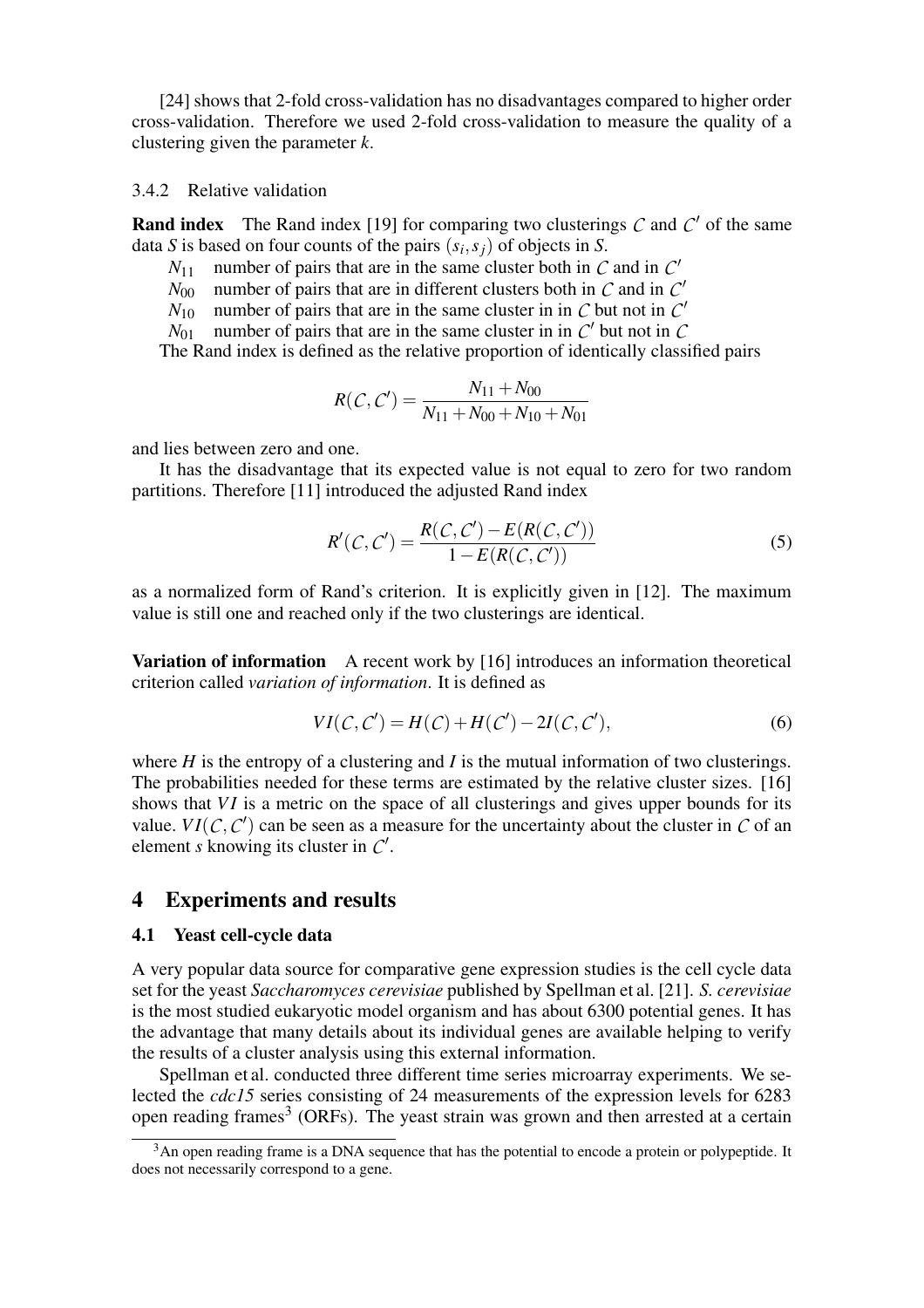state of the cell cycle by incubating it at 37<sup>°</sup>C. The synchronized sample was then released from the arrest and measurements were taken every 10 or 20 minutes over a total period of 300 minutes corresponding to about three cell cycles. Part of the same original culture was grown unsynchronized and served as the control sample in the microarray experiments.

The raw data for our analyses were retrieved from the Stanford Microarray Database<sup>4</sup> and consist of absolute intensity values for both color channels as well as a quality flag for each gene on the array. Then the data were transformed into log-ratios and normalized as described in Section 2.

A subset of 238 genes was preselected for further processing based on several criteria. First, all genes having three or more missing values were excluded. Next, genes showing not enough differential expression over time were discarded. We chose to set a threshold of at least two time points showing an absolute fold change<sup>5</sup> of two or higher. Finally, we only considered genes that exhibit a periodic behavior and thus are likely to be cell cycle dependent. This was done using a statistical method introduced in [26] and implemented in the R package GeneTS.

### **4.2 Clustering and internal validation**

The general procedure is to compute the pairwise Euclidean distances (see Section 3.1.1) and the correlation based dissimilarities (see Section 3.1.2). Note that the Euclidean distances are computed from standardized profiles<sup>6</sup>. Then we apply PAM clustering and agglomerative clustering using Ward's method.

When clustering gene expression data, in most cases the number of clusters *k* is unknown in advance. Thus determining the number of clusters is a very important task. Evaluating the internal validation measures discussed in Section 3.4.1 for a range of possible *k*-values we can choose a couple of good candidate clusterings. By visualizing the clusterings, the homogeneity and separation of the clusters can be assessed. Differences between the candidate clusterings are quantified using the relative validation measures of Section 3.4.2. Only the best clusterings from these candidates are kept and evaluated further with external methods, which is discussed in Section 4.3.

The subset to be clustered contained 238 genes as given in Section 4.1. Therefore we chose to compare clusterings with 2 to 40 clusters. Further increasing the number of clusters would only result in a growing number of singletons clusters which is not desirable.

We used both Euclidean distance and the correlation based dissimilarity measure. The main difference between the two is that two expression profiles that are strongly negatively correlated have a high Euclidean distance but a very low correlation based dissimilarity. Hence, the genes will almost never be in the same cluster using Euclidean distance and they are very likely to end up in the same cluster using the correlation dissimilarity. The biological justification for using the correlation based measure is that genes that regulate biological processes can either be activating or repressing. So for the initiation of such a process the activator genes must be highly expressed whereas the expression of the repressor genes must be scaled back. Nevertheless it makes sense to put both groups of genes into the same cluster because they launch the same process.

Figure 2 shows the internal validation measures applied to the four different types of clusterings. The general tendency is that prediction strength and silhouette propose rather

<sup>4</sup>http://genome-www5.stanford.edu

<sup>5</sup>See definition in Section 2.

<sup>&</sup>lt;sup>6</sup>Standardization means that for each profile the profile's mean value is subtracted and then it is divided by its standard deviation. Thus the standardized profiles have zero mean and unity standard deviation.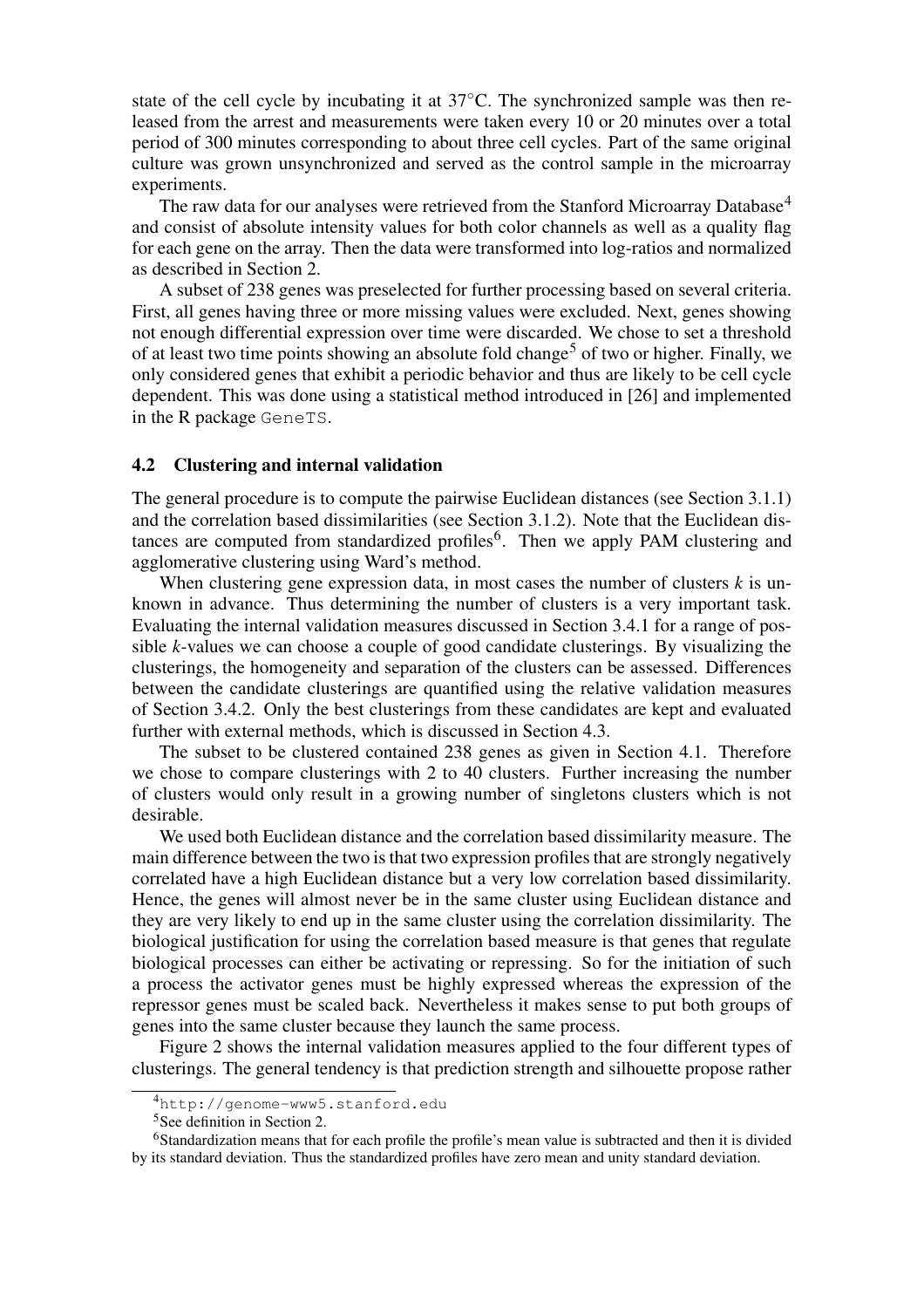

Figure 2: Plots of the internal validation measures for clusterings with  $k = 2, \ldots, 40$  clusters. Each plot shows the respective values for one of four validation measures applied to PAM and hierarchical clustering (hclust) using both Euclidean and Pearson correlation based dissimilarities. (a) prediction strength, (b) measure of Calinski and Harabasz, (c) measure of Krzanowski and Lai and (d) silhouette.

small cluster numbers whereas the CH criterion prefers clusterings with more clusters. The plot (c) shows strong peaks at certain positions and has a much smaller range for the rest of the values. When looking closer at how these peaks originate from eq. (3) one can see that they don't always reflect a good clustering. For example the peak at  $k = 20$  with a KL value of about 140 arises from dividing  $DIFF(20) = 1.636$  by  $DIFF(21) = 0.012$ . This is of course a *relatively* high decrease in the *DIFF*-values. But in comparison to *DIFF*-values in the order of  $10^4$  for the first  $k = 2,3,4,5$  considered here, these small *DIFF*-values for larger *k* do not mean any true improvement in the clustering at all. This suggests that the KL index is not very useful for poorly separated data such as gene expression profiles.

For agglomerative clustering the dendrograms also give hints for good clusterings. In Figure 3 the dendrograms for both dissimilarities are shown. In plot (a) up to five clusters can be easily distinguished and about 13 clusters still have a reasonable dissimilarity when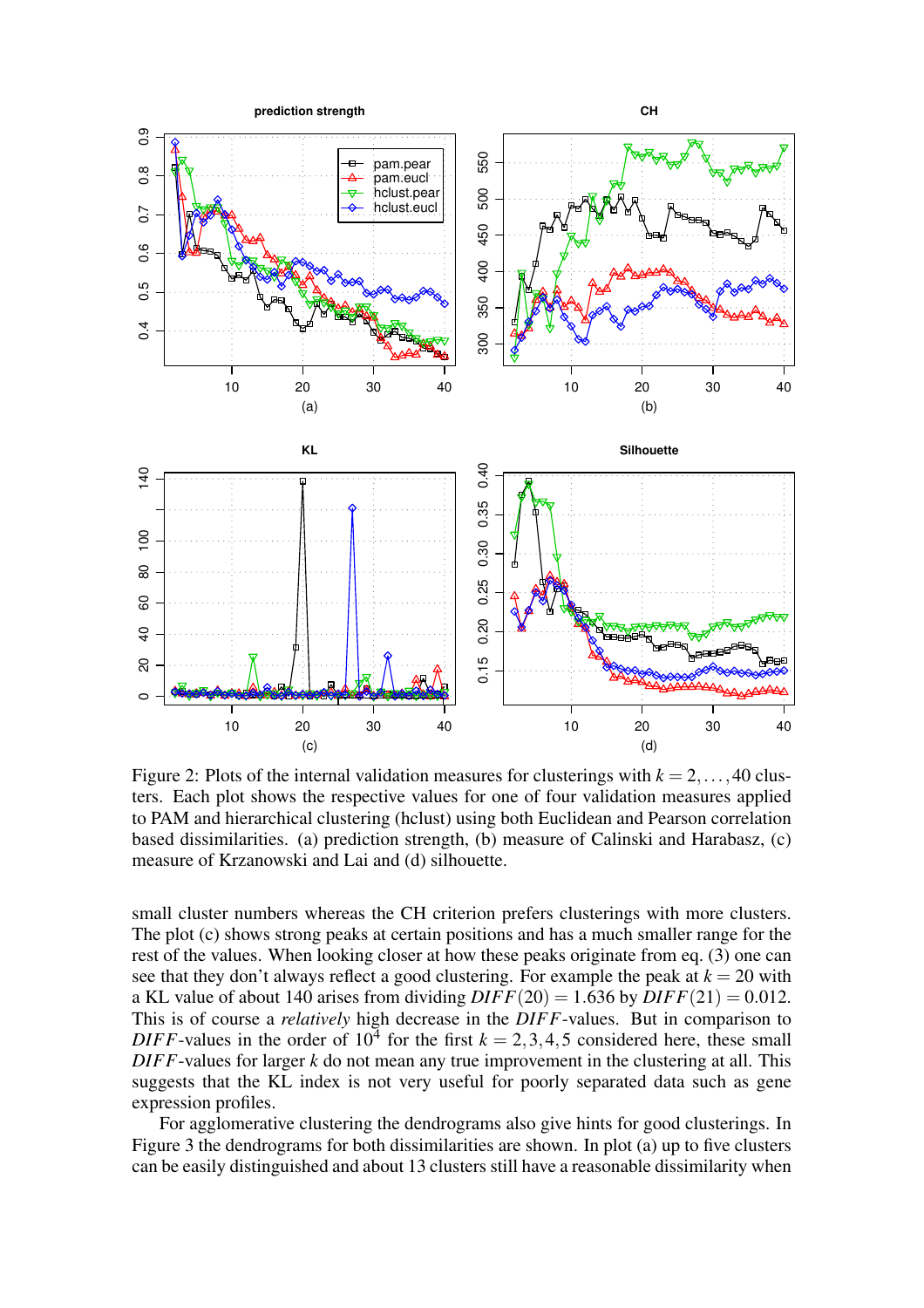

Figure 3: Dendrograms from agglomerative clustering using Ward's method and (a) correlation based dissimilarities or (b) Euclidean distances.

they are merged, suggesting that they really represent different groups of genes. Plot (b), showing the dendrogram for Euclidean dissimilarity, indicates slightly more clusters than plot (a) when using similar arguments. This follows the motivation for the correlation based dissimilarity given at the beginning of this section: One can expect that a cluster combining positively and negatively correlated expression profiles in (a) corresponds to at least two clusters in (b).

Taking into account all four validation measures and their local behavior we identified for each combination of algorithm and dissimilarity a set of candidate values for further investigation. The selected values are given in Table 1. As an example  $k = 8$ for agglomerative clustering with Euclidean dissimilarity was chosen because in Figure 2(a) the prediction strength at  $k = 8$  forms a local maximum with a good value of 0.73. Further *CH* in part (b) of the figure has a local maximum with a high value at  $k = 8$  and the silhouette in Figure 2(d) is still in a stable range before falling for  $k \ge 10$ . For these candidate values we displayed the clusterings as *Eisenplots* and cluster profile plots. Here only two examples are given in figures 4 and 5.

| algorithm                 | dissimilarity     | candidate values for $k$ |
|---------------------------|-------------------|--------------------------|
| <b>PAM</b>                | correlation based | 6, 8, 10, 12, 15, 17, 20 |
| <b>PAM</b>                | Euclidean         | 6, 8, 10, 13, 18         |
| agglomerative             | correlation based | 5, 6, 10, 13             |
| agglomerative   Euclidean |                   | 6, 8, 15                 |

Table 1: Candidate values for the number of clusters. The bold values are selected as "good" by visual examination.

Eisenplots (see Figure 4(a)) are named after M. B. Eisen who introduced this type of display in [8]. The expression data contained in the matrix *M* (see Section 2) are plotted as a table where row *i* and column *j* encodes the expression value for gene  $g_i$  at time point  $t_i$  by a color similar to the original color of its spot on the microarray. This means that high expression is coded as red and low expression as green. If the value is zero, meaning no differential expression, it is displayed in black. Note that in case of correlation based dissimilarity, profiles negatively correlated in respect to the medoid profile are multiplied by −1 because otherwise the plots would become messy. The rows are ordered such that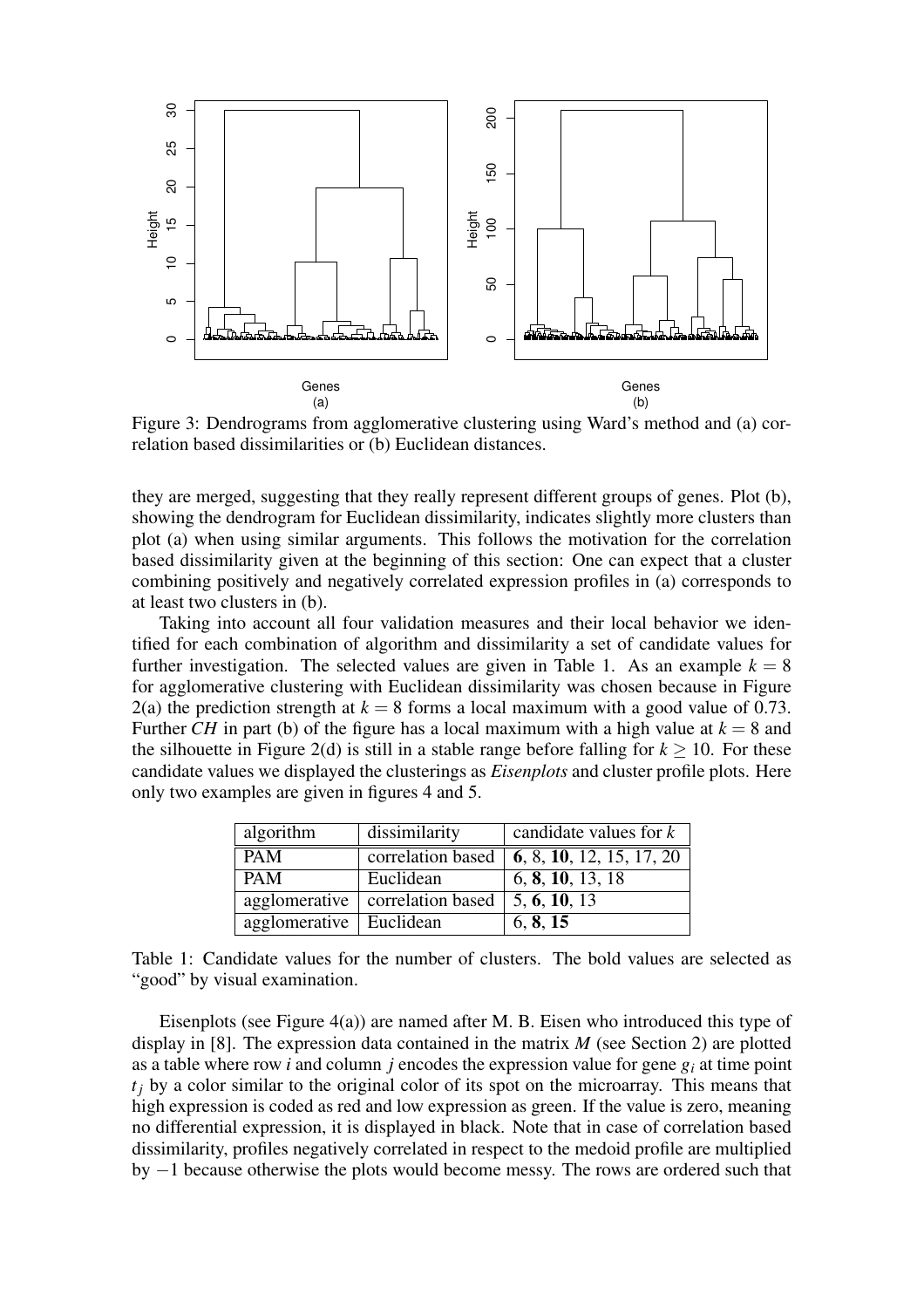the elements of each cluster appear next to each other. To help identifying the cluster boundaries we included an additional column on the right hand side of the plot where alternating black and white bars mark the individual clusters.

The cluster profile plots show for each cluster the profile of the cluster medoid together with a vertical bar giving the standard deviation within the cluster at each time point. Further, in light grey all profiles of genes in the cluster are plotted and the size of the cluster is given. Note that again in case of correlation based dissimilarity, profiles negatively correlated with respect to the medoid are inverted before calculating the standard deviations. However, these profiles are plotted without change in a very light grey in the background. This enables the viewer to distinguish between positively and negatively correlated profiles.

Cluster visualization allows the viewer to assess the adequacy of the selected clusterings. One can make statements about the compactness and the isolation of the given clusters by verifying how similar the plotted profiles within each cluster and how dissimilar the medoid profiles are. If multiple clusters have very similar medoids the clustering parameter *k* might be chosen too large. In contrast, if clusters show a large within cluster variance it might be better to increase *k* in order to split those clusters.



Figure 4: Visualization of PAM clustering with Euclidean dissimilarity and eight clusters. In the Eisenplot in (a) the individual clusters are marked on the right side of the plot. Cluster 1 is on the bottom and Cluster 8 on the top of the plot. In (b) the corresponding cluster profile plots are shown.

It is impossible to discuss the visualization for all candidate clusterings, so we just give two illustrative examples. In Figure 4 the result of PAM clustering with Euclidean dissimilarity and eight clusters is displayed. Three different types of clusters can be identified in the Eisenplot in (a) and the cluster profiles in (b):

Clusters 1 and 6 group together profiles that oscillate with a period of 20 minutes. Note that the first four time points and the last three time points are 20 minutes apart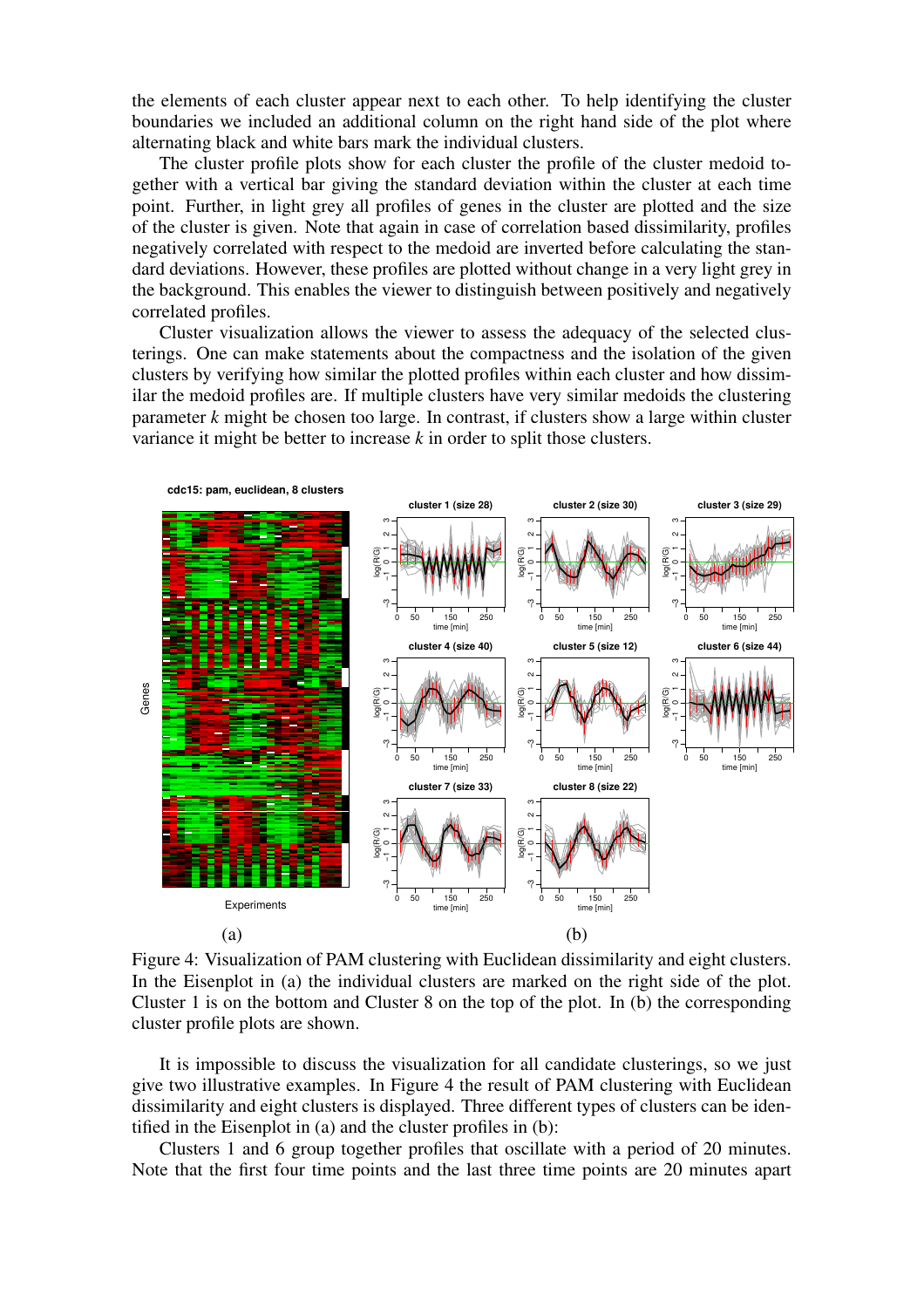**cdc15: hclust, pearson, 6 clusters**



Figure 5: Visualization of agglomerative clustering with correlation based dissimilarity and 6 clusters. In the Eisenplot in (a) the individual clusters are marked on the right side of the plot. Cluster 1 is on the bottom and Cluster 6 on the top of the plot. In (b) the corresponding cluster profile plots are shown.

instead of 10 minutes for the rest of the time points. Thus the profiles look different in the beginning and in the end. The clusters are not merged because the profiles are strongly negatively correlated between both clusters resulting in large Euclidean distances.

Cluster 3 is distinct from the others by grouping profiles that have a slowly increasing behavior over the full range of measurements. Possibly these profiles have been identified as periodic with a period longer than 300 minutes.

Finally clusters 2, 4, 5, 7 and 8 show a cyclic behavior matching the approximately 2.5 cell cycles studied in the experiment. They can be subdivided into clusters 4 and 8, which consist of profiles that start off with low expression. The peaks in Cluster 4 appear about 30 minutes before those in Cluster 8 and therefore it seems reasonable not to merge them. The second group consists of clusters 2, 5 and 7, which have profiles increasing first. Here the profiles in Cluster 2 take their maxima about 20 minutes earlier than those in Cluster 7. Cluster 7 in turn is left-shifted in comparison to Cluster 5 by about 20 minutes.

The second example is given in Figure 5. To cover both algorithms and dissimilarities this figure shows agglomerative clustering with correlation based dissimilarity and 6 clusters. In contrast to the previous example, profiles that can be transferred into each other by mirroring them on the x-axis are likely to end up in the same cluster because they are strongly negatively correlated and thus have a small dissimilarity now.

As expected, Cluster 1 represents all the "zigzag" profiles that were in different clusters beforehand. Cluster 3 contains the slowly increasing profiles as before whereas Cluster 4, the smallest one with only eight elements, cannot be found in the previous example.

Clusters 2, 5 and 6 group the cell cycle dependant profiles. They can again be distinguished by the positions of the peaks over time. But here the clusters group together both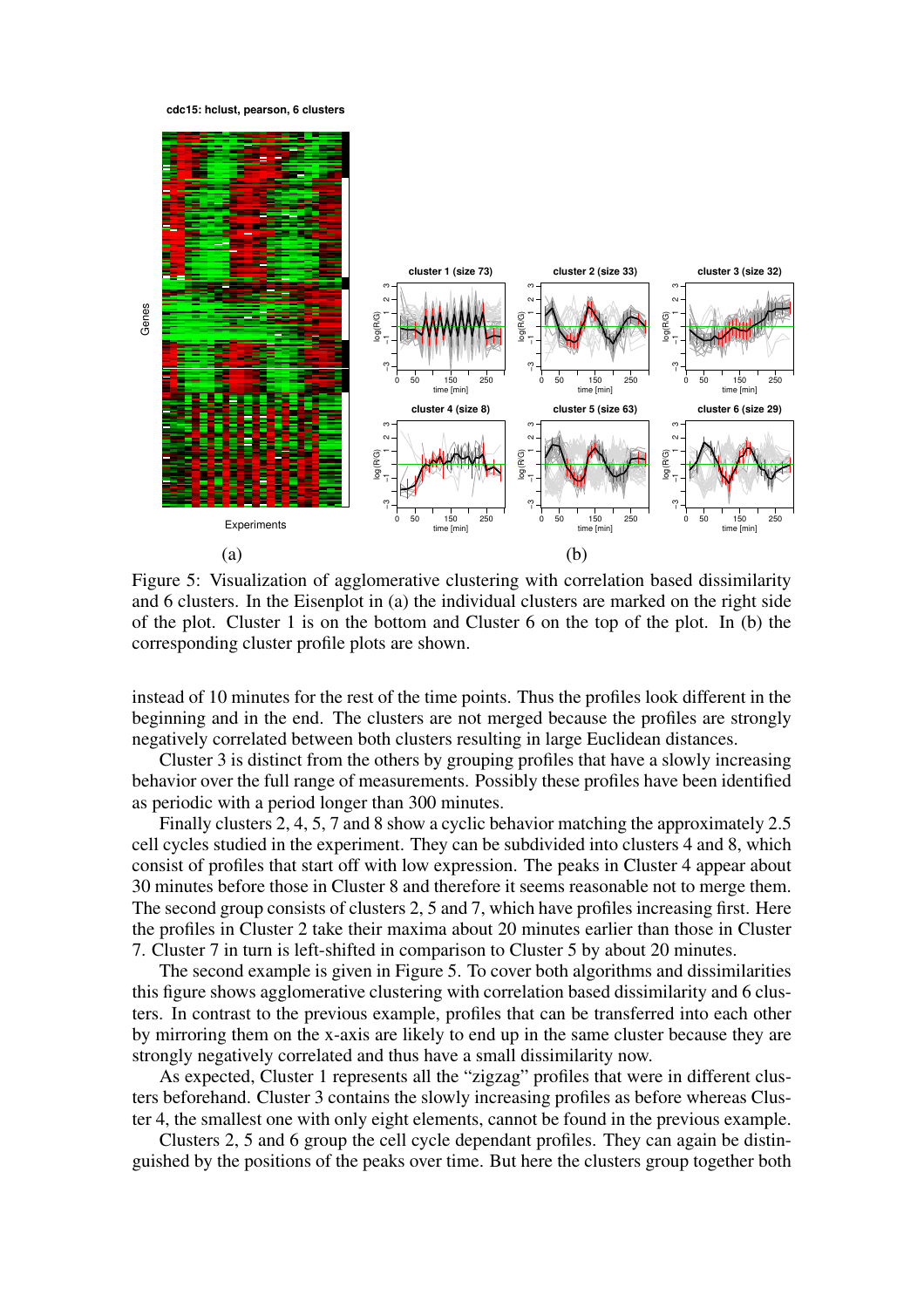positively and negatively correlated genes, which is shown by the grey-shaded curves in the background of the plots in Figure 5(b).

The eight clusterings that we finally selected after visual examination are given in bold face in Table 1. The next step is to apply the adjusted Rand index and the variation of information criterion given in Section 3.4.2.

The goal of applying these relative validation measures is to identify the clustering that is most similar to all other clusterings. This clustering is a good candidate for further external validation discussed in the next section. Moreover the clustering being least similar to the others can be used for external validation as well. This second clustering should have discovered a structure in the data that is very different from the one discovered with the first clustering. Therefore it will be interesting to see how these two extremes perform in external validation.

| clusterings |             | <b>PAM</b>   |       |           | agglomerative |             |       |           |                 |       |
|-------------|-------------|--------------|-------|-----------|---------------|-------------|-------|-----------|-----------------|-------|
|             |             | correlation  |       | Euclidean |               | correlation |       | Euclidean |                 |       |
|             |             | <sub>0</sub> | 10    | 8         | 10            | 6           | 10    | 8         | $\overline{15}$ |       |
| PAM         | correlation | 6            | 0.000 | 0.226     | 0.246         | 0.278       | 0.195 | 0.261     | 0.259           | 0.331 |
|             |             | 10           | 0.226 | 0.000     | 0.308         | 0.292       | 0.228 | 0.249     | 0.303           | 0.307 |
|             | Euclidean   | 8            | 0.246 | 0.308     | 0.000         | 0.075       | 0.197 | 0.265     | 0.097           | 0.190 |
|             |             | 10           | 0.278 | 0.292     | 0.075         | 0.000       | 0.216 | 0.257     | 0.115           | 0.174 |
| aggl.       | correlation | 6            | 0.195 | 0.228     | 0.197         | 0.216       | 0.000 | 0.102     | 0.191           | 0.263 |
|             |             | 10           | 0.261 | 0.249     | 0.265         | 0.257       | 0.102 | 0.000     | 0.263           | 0.280 |
|             | Euclidean   | 8            | 0.259 | 0.303     | 0.097         | 0.115       | 0.191 | 0.263     | 0.000           | 0.108 |
|             |             | 15           | 0.331 | 0.307     | 0.190         | 0.174       | 0.263 | 0.280     | 0.108           | 0.000 |
| cumulative  |             | .796         | 1.913 | .378      | 1.407         | .392        | .67   | 1.336     | 1.653           |       |

Table 2: Values of the variation of information criterion for all pairs of the eight selected clusterings. The smaller the value the more similar are the two clusterings with the minimum 0 reached only if two clusterings are equal. The bottom row gives the cumulative values over all columns. The smallest and largest value are given in bold face.

Both criteria, adjusted Rand index and variation of information, suggest to use the same two clusterings for the final external validation. Therefore only the variation of information is shown in Table 2. The last row contains the column sums. The smallest value, indicating the most central clustering, is found in the column of agglomerative Euclidean clustering with eight clusters. Further the largest value is the one for correlation based PAM with 10 clusters.

## **4.3 External validation**

External validation is the final step in evaluating clusterings of gene expression data. It involves information about the genes that have not been used in the cluster analysis itself and aims at evaluating the biological relevance of the clusters. As mentioned briefly in Section 3.4 one possibility of assessing the biological meaning of a cluster is by looking at the functional annotations of its constituent genes. Based on the assumption that genes with similar functions or genes involved in the same biological processes are also expressed similarly, we expect meaningful clusters to group exactly these genes. In other words an optimal cluster would reflect all those and only those genes in a data set having the same function or participating in the same biological process.

One way to check this property is by scanning the Gene Ontology terms associated with the genes in a cluster. Gene Ontology (GO) [23] is a widely accepted approach for a unified vocabulary to describe molecular functions, biological processes and cellular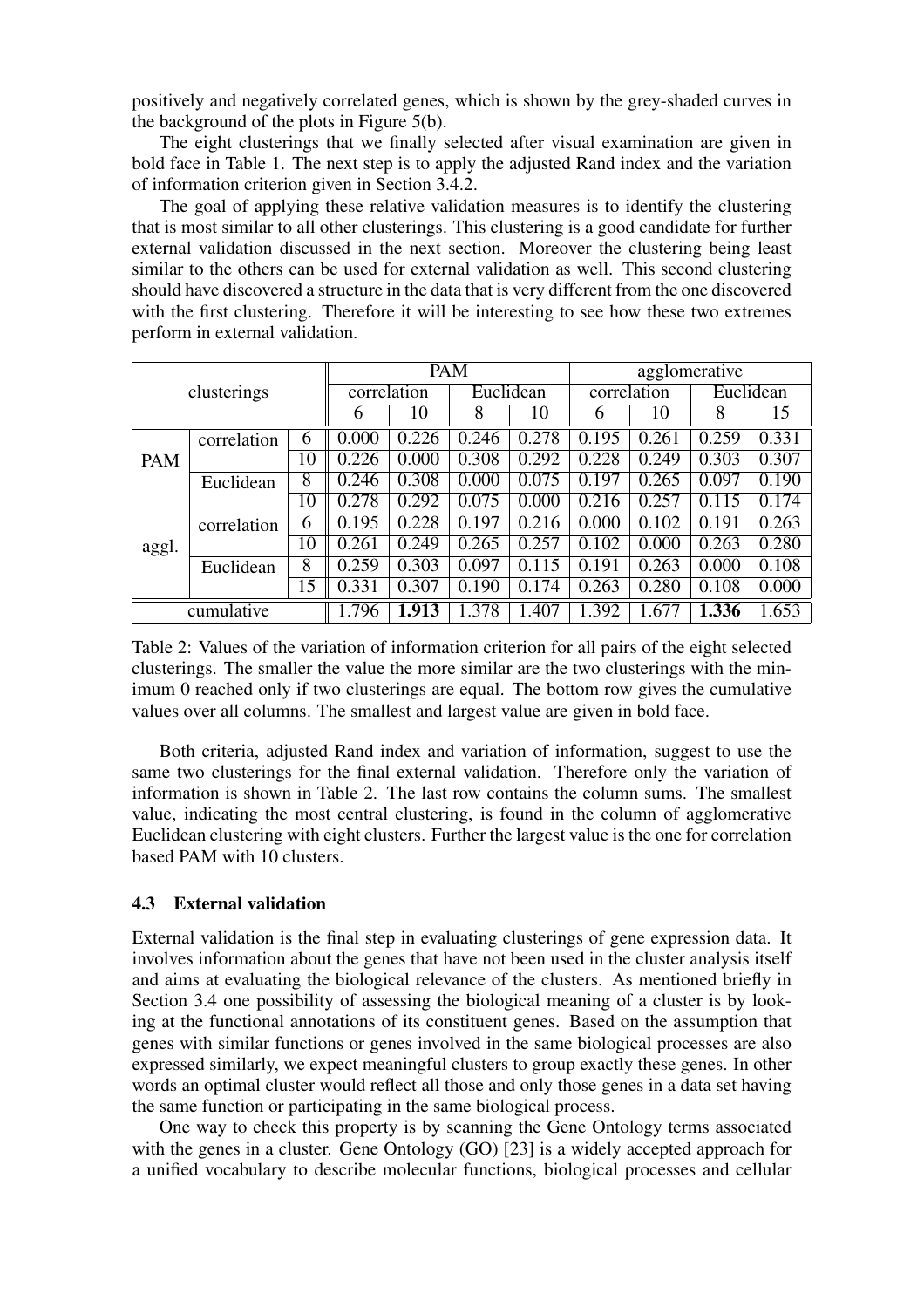components of genes or gene products. The terms used for the description of genes and gene products are organized as a directed acyclic graph (DAG) and become more precise at the lower levels of the graph. It is possible that a single gene has multiple functions, takes part in different processes and appears in several components of the cell. Further, each term in the ontology can have several (less specialized) parent terms and the terms themselves follow the "true path rule". This means that a gene product described by a child term is also described by all parent terms.

Many tools exist for accessing the Gene Ontology. For our purpose of evaluating the genes in a cluster relative to a reference set FatiGO [2] is suitable. It is a web-based application (http://fatigo.bioinfo.cnio.es) that extracts the GO terms for a query and a reference group of genes and further computes several statistics for the query group. We used FatiGO to access the biological process annotations for each cluster *C<sup>i</sup>* in the clusterings selected in the last section. As reference set we used the union of the corresponding complementary clusters, i. e. all of the clustered genes that do not fall into this cluster  $C_i$ . The GO level to be used in the analysis has to be fixed in advance between 2 and 5. We used level 5 because most of the genes under study actually have annotations at this level<sup>7</sup>. As a consequence only the subset of a cluster consisting of genes that have level 5 annotations can be evaluated this way.

We used two criteria for validating clusters externally. First the cluster selectivity is assessed. This means that the proportion of genes with a certain annotation in the cluster relative to all genes in the data having this annotation is determined. A high selectivity thus indicates that the clustering algorithm is able to distinguish these genes well, based on their expression profiles, among all genes.

The second criterion is the cluster sensitivity, the proportion of genes with a certain annotation relative to all genes within the same cluster. If the sensitivity of a cluster is high then most genes in the cluster have the same annotation, in this case they participate in the same process. This is important for annotating previously unknown genes. The putative biological process for an unknown gene found in a very sensitive cluster can be given with a higher confidence compared to unknown genes in a cluster representing genes from many different processes.

For the cell cycle data we have selected the two clusterings "agglomerative with Euclidean distance and eight clusters" and "PAM with correlation dissimilarity and 10 clusters". It is not possible to give the validation results for each cluster. Rather we give only selected results which have some interesting properties.

It must be stated that most clusters are neither very selective nor very sensitive. This may be caused on the one hand by using GO annotations from a too high level. When the level is too high, the categories are too coarse so that genes participating in subprocesses with rather different expression properties still have the same annotation from the common ancestor node in the GO tree. Of course this results in a rather low selectivity because the clustering algorithm will not group genes from these subprocesses together due to their different expression profiles. On the other hand when the level is too low, meaning that the annotations are very specific, only few genes actually have a annotation at this level and therefore only a few can have a common annotation. In this case the sensitivity of a cluster is generally low unless the cluster sizes are very small and consequently the number of clusters is undesirably large. This shows that there is a trade-off between cluster selectivity, sensitivity and the number of clusters.

Figure 6 shows the results of FatiGO $8$  for Cluster 3 of the hierarchical Euclidean

<sup>&</sup>lt;sup>7</sup>Actually almost all genes not being annotated at level 5 have the annotation "molecular function unknown" at level 2.

<sup>&</sup>lt;sup>8</sup>Note that the three p-values given in the figure are computed by FatiGO to assess the significance of the differences between query and reference set. The first value is the unadjusted p-value, the second and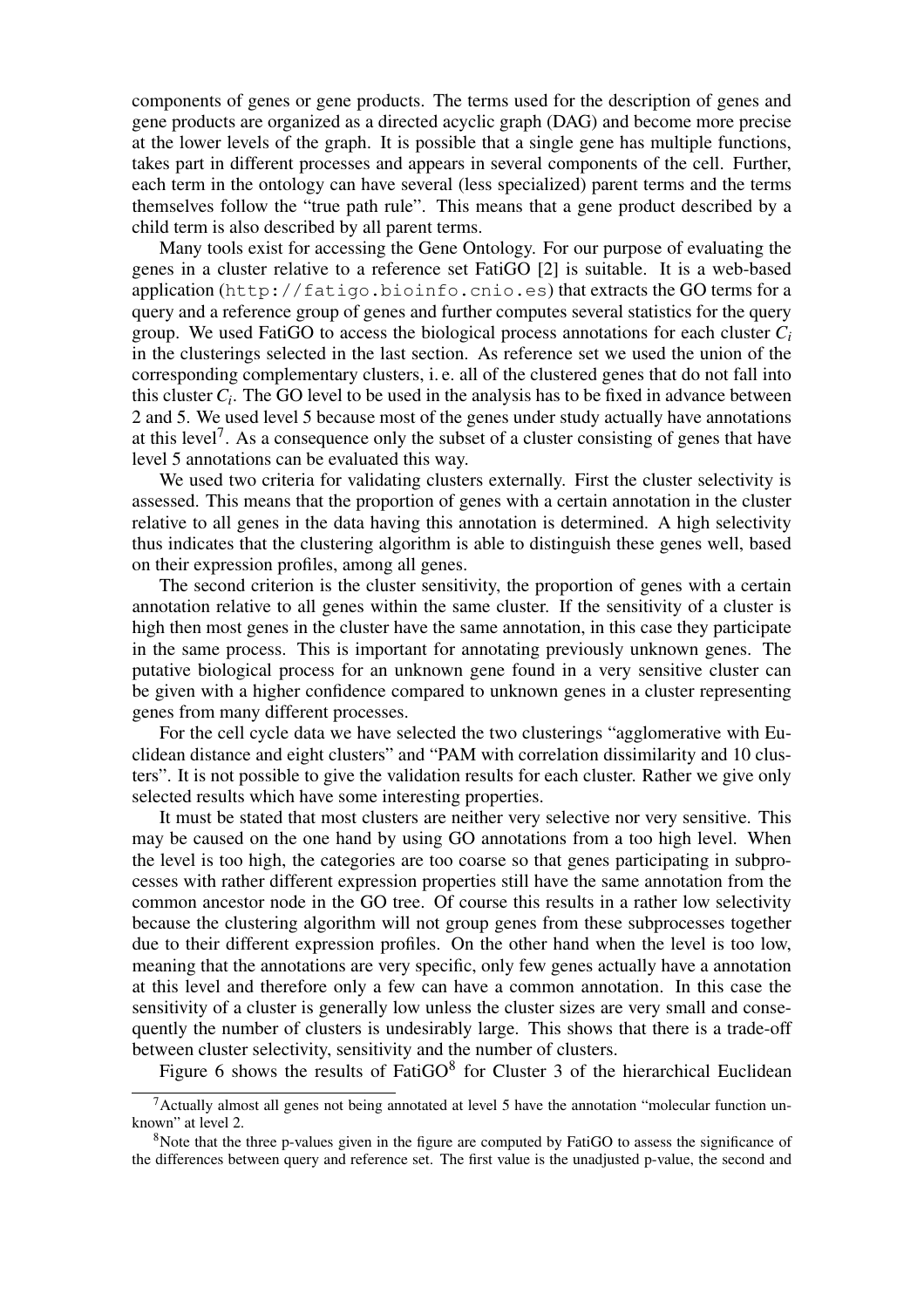

Figure 6: Part of the output of FatiGO for Cluster 3 of hierarchical Euclidean clustering with eight clusters. The six most significant differences between Cluster 3 and the reference set are given. For each GO term the upper bar gives the percentage of genes in the query cluster and the lower bar in the reference set.

clustering with eight clusters. Cluster 3 contains 25 annotated genes and the reference set has 134 annotated genes. The figure shows that this cluster is very selective for genes involved in protein folding. When looking at the absolute numbers it groups 10 out of 11 genes having this annotation. However, it is not very sensitive for protein folding, since 60 percent of the cluster is constituted by genes not using this term.

| Gene Ontology Term               | $\overline{80}$<br>100<br>$\frac{1}{20}$<br>40<br>$60^{-1}$ | $p$ -values $(*)$ |                |              |
|----------------------------------|-------------------------------------------------------------|-------------------|----------------|--------------|
| cell organization and biogenesis | 87.50%<br>25.17%                                            | 0.0006            | 0.0471         | 0.2301       |
| DNA metabolism                   | 50%<br>17.88%                                               | 0.0472            | $\mathbf{1}$   | $\mathbf{1}$ |
| transport                        | 0.7<br>17.22%                                               | 0.3551            | $\mathbf{1}$   | $\mathbf{1}$ |
| protein nodification             | 12.50%<br>7.28%                                             | $0.4741$ 1        |                | $\mathbf{1}$ |
| transcription                    | $0. \%$<br>11.26%                                           | 0.6011            | $\mathbf{1}$   | $\mathbf{1}$ |
| conjugation with cellular fusion | 0.2<br>5.96%                                                | $\mathbf{1}$      | $\overline{1}$ | $\mathbf{1}$ |

Figure 7: The six most significant differences between Cluster 5 and the reference set for the same clustering as used in Figure 6.

In Figure 7 Cluster 5, a very sensitive cluster, is shown. Seven of the eight annotated genes are labeled with cell organization and biosynthesis. However, it does not have a high selectivity for this feature because only 7 out of 45 genes involved in this process have been selected.

When considering the second clustering, PAM with correlation dissimilarity and 10 clusters, the clusters are generally less selective and sensitive, probably caused by the different dissimilarity measure and its properties. Nevertheless for example Cluster 10 shown in Figure 8 is both selective and sensitive for protein folding. As in the example of Figure 6, it contains 10 out of 11 protein folding genes. But since it is made up by

third value are computed using the *false discovery rate* adjustment procedure by Benjamini and Hochberg assuming independence and arbitrary dependence between GO terms respectively.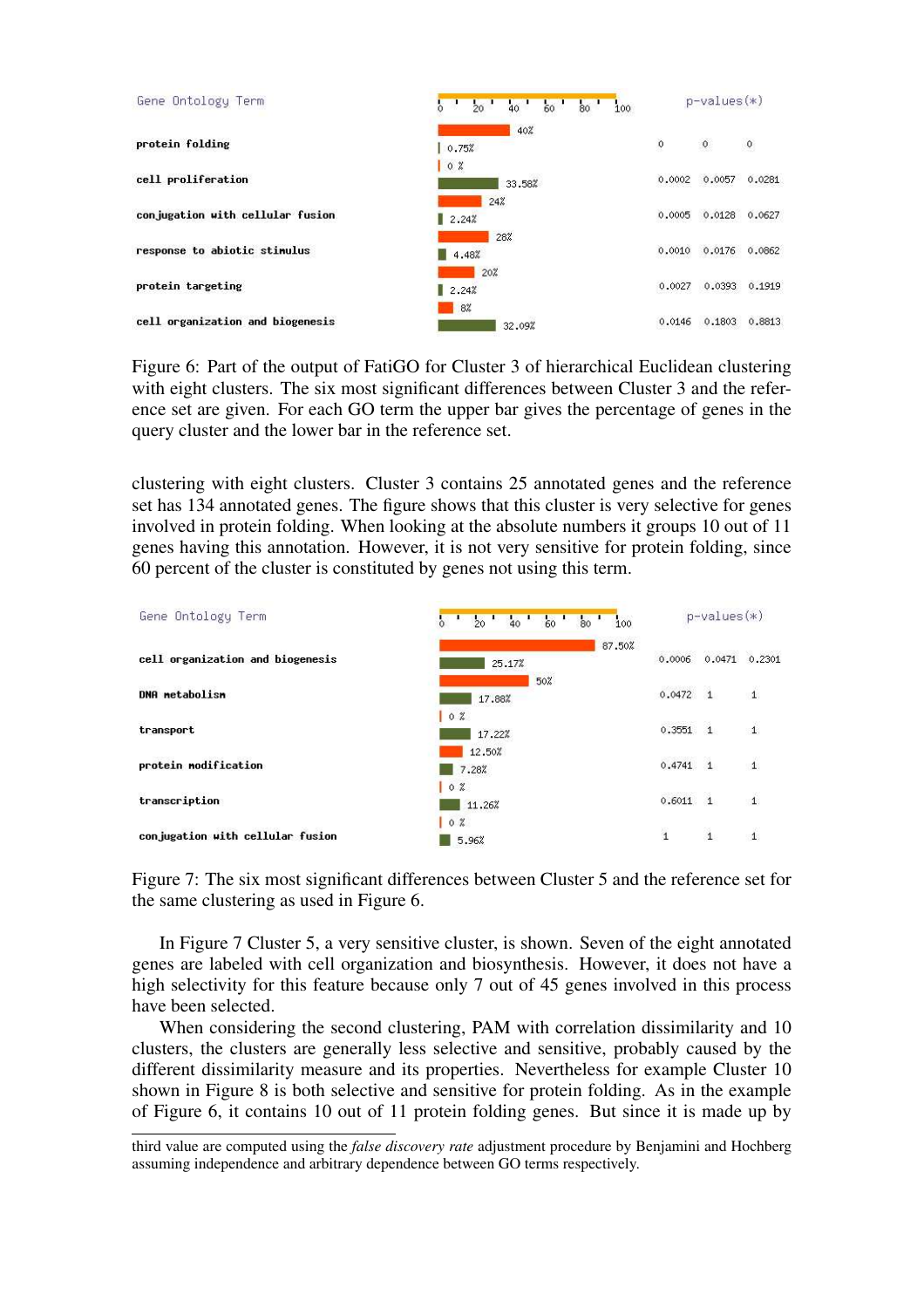

Figure 8: The six most significant differences between Cluster 10 and the reference set, now for PAM clustering with correlation based dissimilarity and 10 clusters.

only 15 annotated genes it also has a good sensitivity of 66 percent for protein folding. Another property of this cluster is that it is negatively selective for GO terms like "cell proliferation" and others. Although there are a total of 45 genes with this term none of them falls in Cluster 10.

# **5 Conclusions**

The results presented in the previous section show once again that it is impossible to recommend a single algorithm or dissimilarity. All the clusterings evaluated – whether they came from hierarchical or PAM clustering and whether they used Euclidean or correlation based dissimilarities – have some clusters of good quality.

But still many clusters are neither very selective nor very sensitive for certain biological processes. This may have many different reasons. First, the clustering quality is highly dependent on the experimental design underlying the data. Not all experiments have the same power to extract certain groups of genes by analysing their expression profiles. Genes whose expression does not depend on the conditions tested in the experiment will most likely not show specific behaviors since they will behave asynchronously and thus not much differential expression can be expected. This means that genes with the same biological annotation do not necessarily have similar expression profiles and hence the selectivity for these genes will be low. Further, often the assumption that genes with similar functions or biological processes actually have similar expression patterns does not hold, in particular for higher and more unspecific levels in the GO tree. But this assumption is crucial for example to reveal the function of unknown genes by gene expression analysis.

In contrast, this is not a problem when the goal is to find regulatory motifs in the sequences of co-expressed genes or to discover regulatory networks. Here the relationship between co-regulation and co-expression is much closer and external validation must follow different approaches from what is described in Section 4. However, in this case it is more important that the dissimilarity measures take into account for instance that time-shifted profiles might still belong to the same group if the temporal distance is not too large. This is just one example for the importance of the choice of a dissimilarity measure. How similar should genes be when their profiles are scaled by a positive factor or shifted horizontally or vertically? What about scaling with negative factors resulting in negatively correlated genes? These questions have to be answered before clustering.

A second reason for clusters of low quality is that it is especially difficult to cluster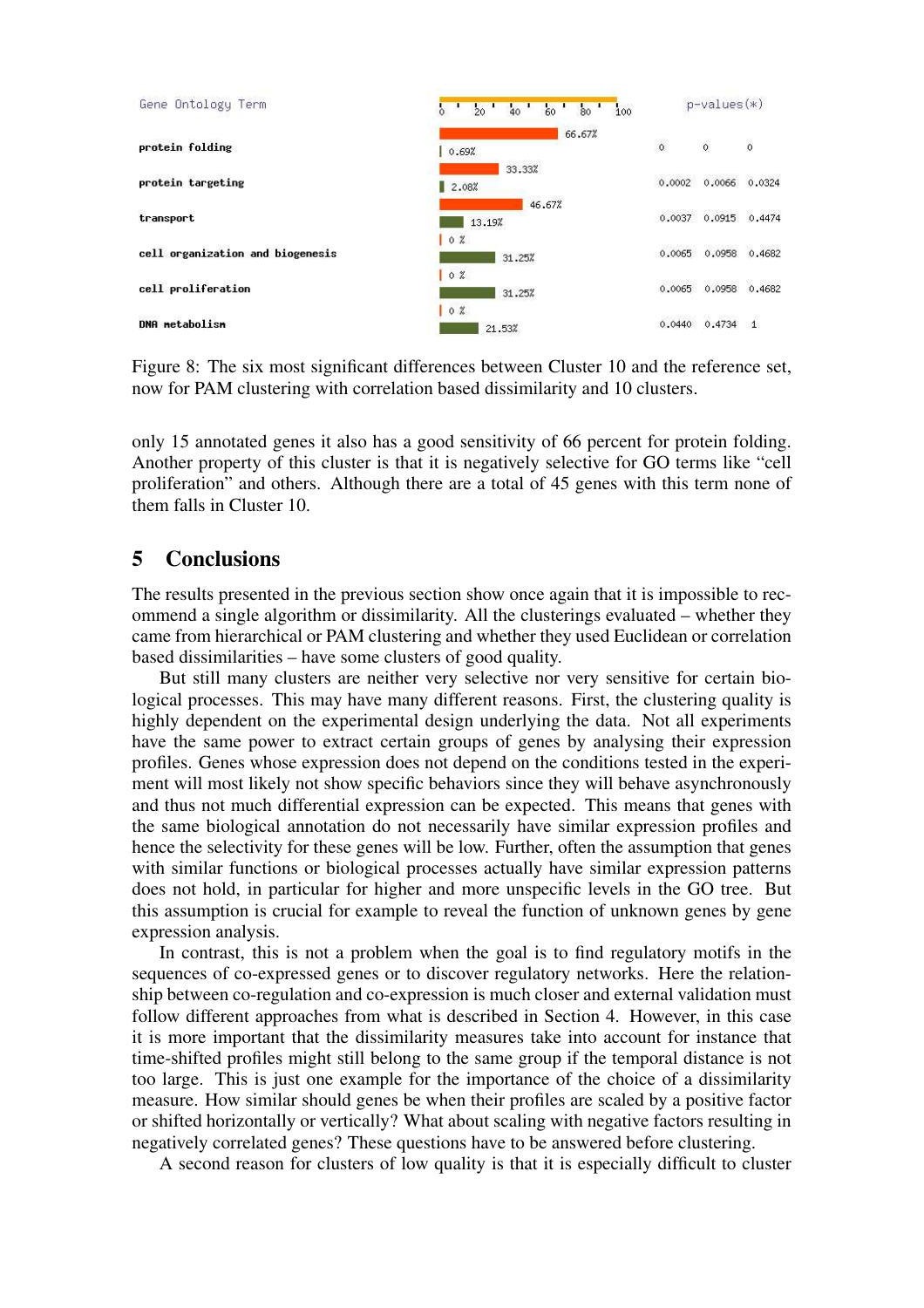microarray data because the expression profiles tend to fill the feature space in a way that the data points are not well separated. This leads to the absence of "natural" clusters and clustering becomes segmentation. The known difficulties with the measuring precision of microarrays are partly overcome by sophisticated normalization methods. Still, the precision could be greatly improved by repeated measurements at the same conditions and a better temporal resolution of time series experiments.

The bottom line is that clustering gene expression data from microarrays is a powerful tool in bioinformatics and can reveal biologically relevant information. But it is important to compare multiple clusterings and not run one algorithm with one parameter setting and then take the results as the true structure of the data. Only the comparison of carefully chosen clusterings can result in reliable conclusions drawn from cluster analysis.

In this article we have shown how to choose and compare clusterings from different algorithms and parameter settings. After selecting meaningful dissimilarity measures a set of candidate clusterings can be chosen by evaluating several internal validation criteria. This includes specifying the number of clusters. Next, relative validation indices can help to determine the differences between clusterings and identify relatively stable clusters that appear in several clusterings. These clusters are likely to be more reliable as their structure is extracted from the data by several algorithms or dissimilarity measures. Finally, if possible suitable external biological information should be used to assess the quality of the clusterings. The Gene Ontology annotations used in this work are of course just one example of a source of external information.

However, even conclusions drawn from "good" clusters can only be seen as indications of biological meaning. The power of cluster analysis of gene expression data is that it can greatly reduce the search space and thus can lead biologists towards promising presumptions which are worth further biological examination. The verification of these presumptions by biological experiments is not replaceable.

# **References**

- [1] Chipping Forecast. *Nature Genetics Supplement* (1999).
- [2] Al-Shahrour, F.; Diaz-Uriarte, R.; Dopazo, J.: FatiGO: a web tool for finding significant associations of Gene Ontology terms with groups of genes. *Bioinformatics* 20 (2004) 4, pp. 578–580.
- [3] Bolshakova, N.; Azuaje, F.: Cluster validation techniques for genome expression data. *Signal Processing* 83 (2003) 4, pp. 825–833.
- [4] Bryan, J.: Problems in gene clustering based on gene expression data. *J. Multivariate Analysis* 90 (2004) 1, pp. 44–66.
- [5] Calinski, R. B.; Harabasz, J.: A dendrite method for cluster analysis. *Communications in statistics* 3 (1974), pp. 1–27.
- [6] Cleveland, W. S.; Grosse, E.; Shyu, W. M.: *Statistical Models in S*, chap. 8. Wadsworth & Brooks/Cole. 1992.
- [7] Datta, S.; Datta, S.: Comparisons and validation of statistical clustering techniques for microarray gene expression data. *Bioinformatics* 19 (2003) 4, pp. 459–466.
- [8] Eisen, M. B.; Spellman, P. T.; Brown, P. O.; Botstein, D.: Cluster analysis and display of genome-wide expression patterns. *Proc. Natl. Acad. Sci. USA* 95 (1998), pp. 14863 – 14868.
- [9] Gat-Viks, I.; Sharan, R.; Shamir, R.: Scoring clustering solutions by their biological relevance. *Bioinformatics* 19 (2003) 18, pp. 2381–2389.
- [10] Hastie, T.; Tibshirani, R.; Friedman, J.: *The Elements of Statistical Learning: Data Mining, Inference, and Prediction*. Springer. 2001.